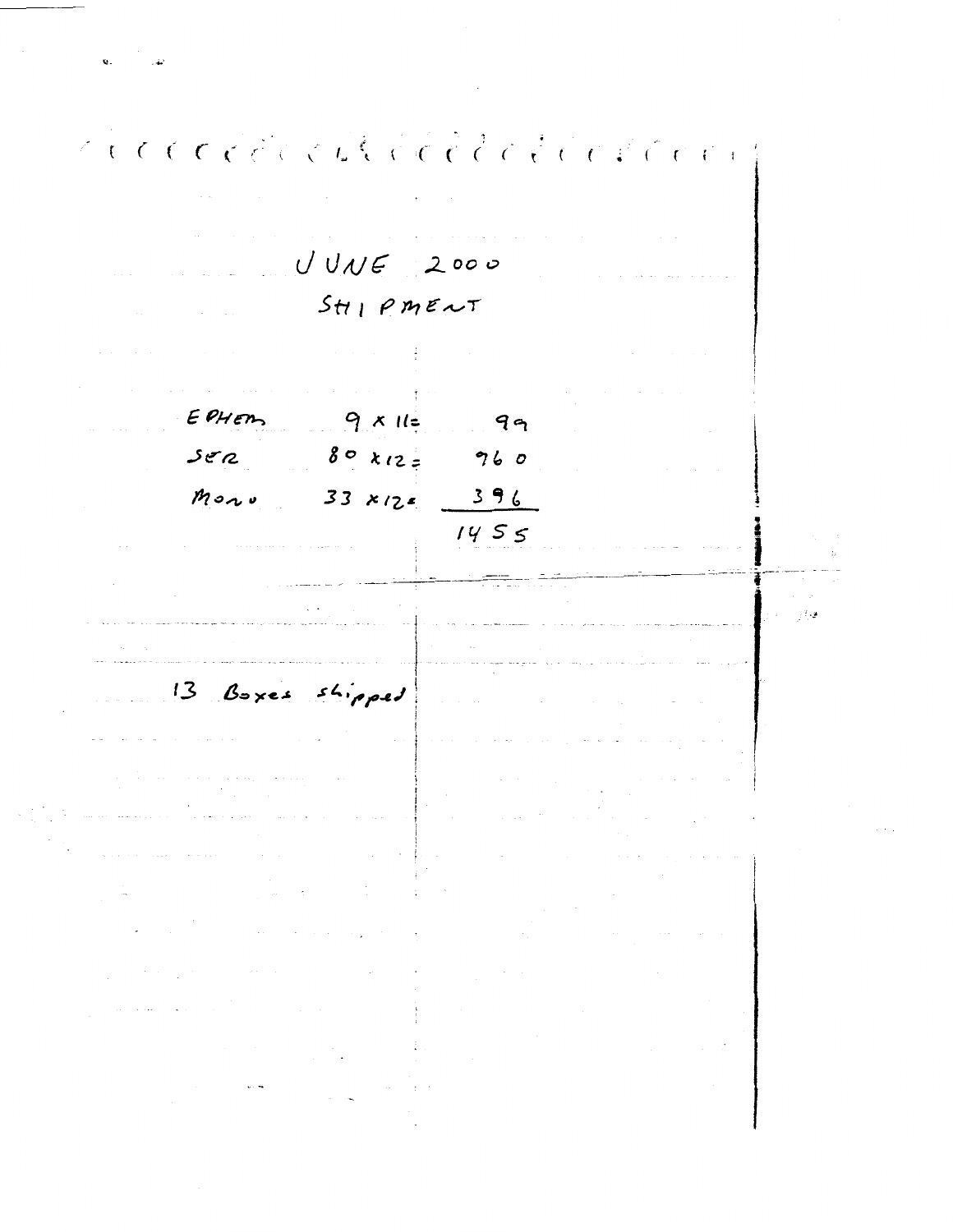## *SHIPPING LIST JUNE2000*

 $\sim 100$ 

| A <sub>3</sub>            | Digest, House and Senate Bills and Resolutions. S.C. General Assembly                                                 |  |  |  |  |  |
|---------------------------|-----------------------------------------------------------------------------------------------------------------------|--|--|--|--|--|
| 2.                        | June 1, 2000                                                                                                          |  |  |  |  |  |
| A3L524<br>8.L33           | Analysis of Statewide Legislation Legislative Council                                                                 |  |  |  |  |  |
|                           | 1999                                                                                                                  |  |  |  |  |  |
| A3L524<br>8.R33           | S. C. State Register. Legislative Council                                                                             |  |  |  |  |  |
|                           | Vol. 24, N. 5, May 26, 2000<br>Vol. 24, N. 6, June 23, 2000                                                           |  |  |  |  |  |
| A4R<br>8.L33              | Legislative Update. S. C. General Assembly                                                                            |  |  |  |  |  |
|                           | V. 17, N. 21, May 30, 2000                                                                                            |  |  |  |  |  |
| Ag8357<br>3.M16           | S. C. Market Bulletin. S. C. Department of Agriculture                                                                |  |  |  |  |  |
|                           | June 1, 2000<br>June 15, 2000                                                                                         |  |  |  |  |  |
| Ar255<br>3.C86            | Currents: News from the South Carolina Department of Archives and History, S.C.<br>Department of Archives and History |  |  |  |  |  |
|                           | V. 4, N. 2, Spring 2000                                                                                               |  |  |  |  |  |
| <b>B8595E</b><br>3.R38-10 | The Monthly Revenue Letter. S.C. Budget and Control Board, Board of Economic Advisors                                 |  |  |  |  |  |
|                           | June 2000                                                                                                             |  |  |  |  |  |
| <b>B8595H</b><br>3.H66    | The HR Review. S.C. Budget and Control Board, Office of Human Resources                                               |  |  |  |  |  |
|                           | V. 14, N. 49, Spring 2000                                                                                             |  |  |  |  |  |
| B8595In<br>3.157          | Insight for Benefits Administrators. S. C. Budget and Control Board, Office of Insurance<br>Services                  |  |  |  |  |  |
|                           | June 2000                                                                                                             |  |  |  |  |  |
| B8595In<br>3.T63          | Trends. S.C. Budget and Control Board, Office of Insurance Services                                                   |  |  |  |  |  |
|                           | V. 11, N. 1, Spring 2000                                                                                              |  |  |  |  |  |
| B8595InP<br>3.A83         | Avenues. S. C. Budget and Control Board, Office of Insurance Services                                                 |  |  |  |  |  |
|                           | Spring 2000                                                                                                           |  |  |  |  |  |

 $\sim 10^{-1}$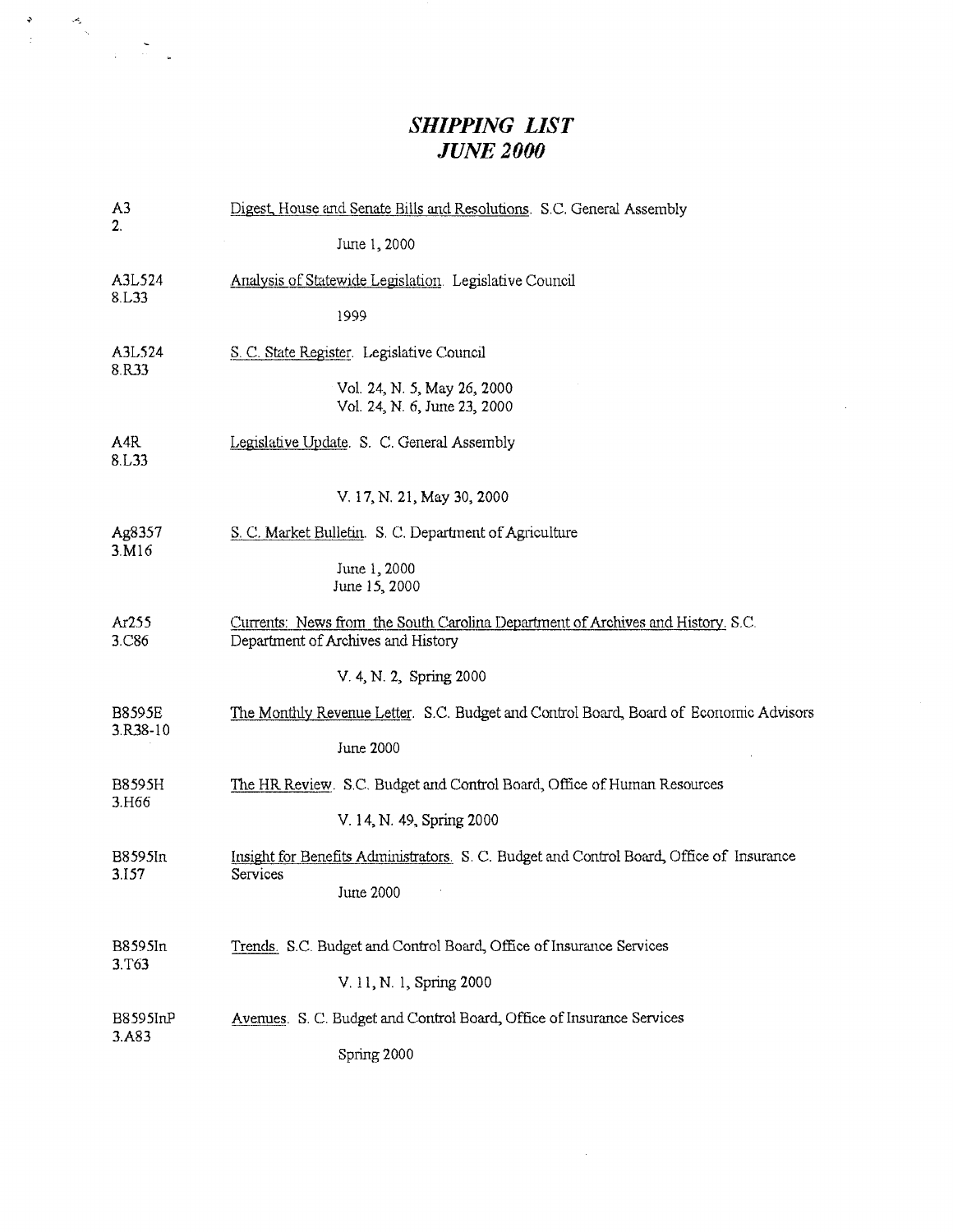| The Volunteer. S.C. Budget and Control Board, Office of Insurance Services, Retiree Outreach |
|----------------------------------------------------------------------------------------------|
| V. 2, N. 3, June 2000                                                                        |
| Clemson World Magazine. Clemson University, Division of Administration and Advancement       |
| Spring 2000                                                                                  |
| The Community Leader's Letter. Clemson University                                            |
| V. 10, N. 2, Summer 1999<br>V. 10, N. 3, Fall 1999<br>V. 10, N 4, Winter 1999                |
| President's Letter, Clemson University. Clemson University, Presidents Office                |
| May 18, 2000<br>June 15, 2000                                                                |
| The Developer. S. C. Department of Commerce                                                  |
| June/July 2000                                                                               |
| The Sentry, S. C. Department of Corrections, Office of Executive Affairs                     |
| May/June 2000                                                                                |
| Parent Press. S.C. School for the Deaf and the Blind                                         |
| April 2000                                                                                   |
| Palmetto Apple. S. C. Department of Education                                                |
| V. 18, N. 4, April-May 2000                                                                  |
| Parent Nutrition Newsletter. S. C. Department of Education                                   |
| April-May 2000                                                                               |
| South Carolina's Employment Trends. S. C. Employment Security Commission                     |
| March 2000                                                                                   |
| Certificate of Need Update. S. C. Department of Health and Environmental Control             |
| <b>June 2000</b>                                                                             |
| Vital and Morbidity Statistics. S. C. Department of Health and Environmental Control         |
| 1998                                                                                         |
|                                                                                              |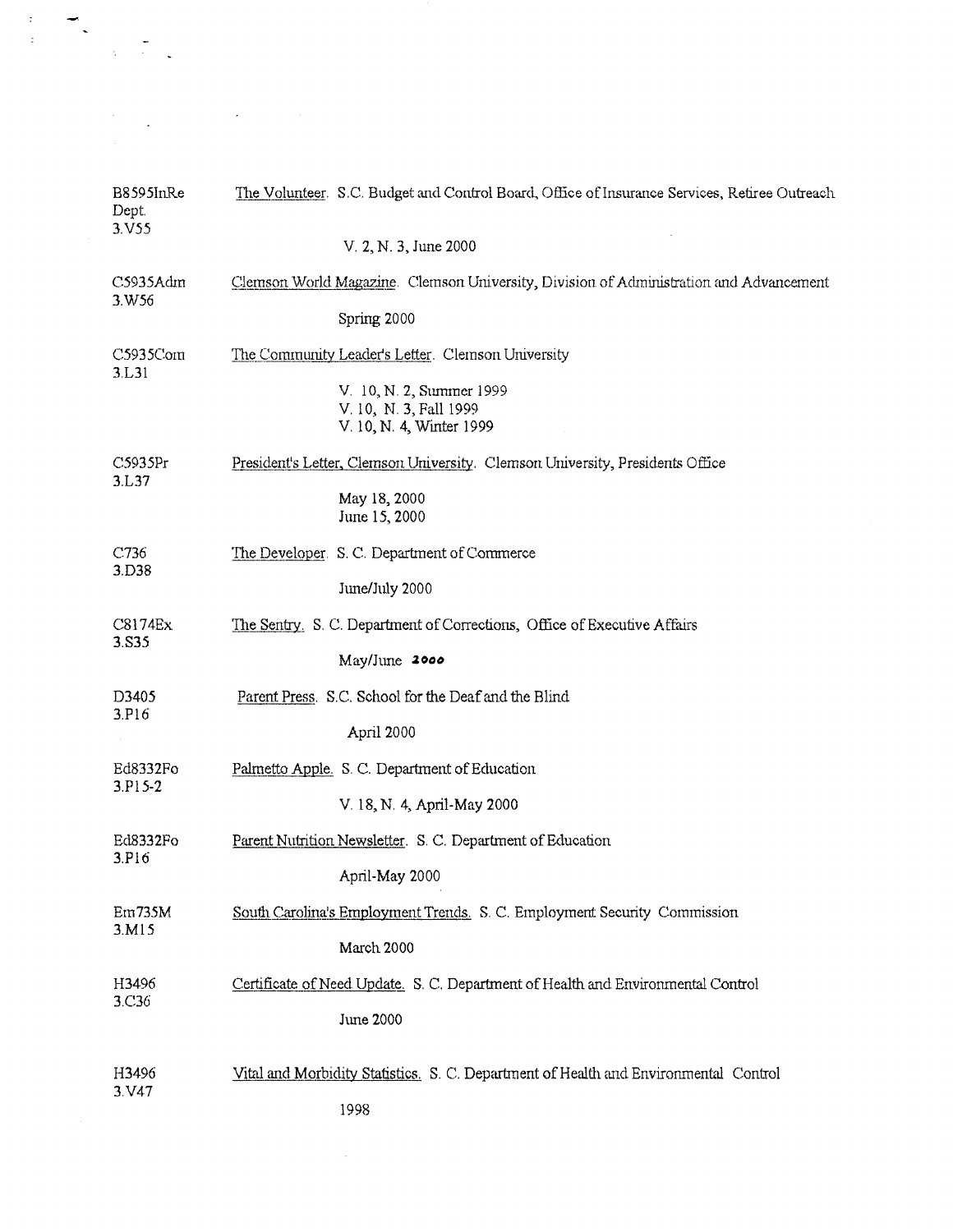| H3496 Commu<br>3.N38 | Newsletter. S. C. Department of Health and Environmental Control, Division of<br>Communication Resources                       |  |  |
|----------------------|--------------------------------------------------------------------------------------------------------------------------------|--|--|
|                      | V. 11, N. 5, May/June 2000                                                                                                     |  |  |
| H3496G<br>3.F47      | The Fitness Connection. S. C. Department of Health and Environmental Control                                                   |  |  |
|                      | V. 6, N. 1, Spring 2000                                                                                                        |  |  |
| H3496Was<br>3.067    | Options. S. C. Department of Health and Environmental Control, Waste Minimization Center                                       |  |  |
|                      | Issue 34, Spring 2000                                                                                                          |  |  |
| H5373<br>3.A77       | Annual Evaluation of Associate Degree Programs. S. C. Commission on Higher Education                                           |  |  |
|                      | 1997/98                                                                                                                        |  |  |
| H5373<br>3.C55       | Consideration of Annual Report on Admission Standards for First-time Entering Freshmen.<br>S.C. Commission on Higher Education |  |  |
|                      | 1998                                                                                                                           |  |  |
| H5373<br>3. E41      | EIA Program and Budget Annual Review, State Agencies and Entities. S.C. Commission on Higher<br>Education                      |  |  |
|                      | 1998/99                                                                                                                        |  |  |
| In75<br>3.B85        | Bulletin. S. C. Department of Insurance                                                                                        |  |  |
|                      | #00-1<br>#00-2                                                                                                                 |  |  |
|                      | #00-3<br>#00-4                                                                                                                 |  |  |
|                      | #00-5                                                                                                                          |  |  |
| J8987B<br>2.M27      | South Carolina Bench Book for Magistrates and Municipal Judges. Judicial Department of S. C.                                   |  |  |
| 1990                 | March 6, 2000 (Revision)<br>June 22, 2000 (Revision)                                                                           |  |  |
| L114<br>3.1.56       | The LLR Times, S.C. Department of Labor, Licensing and Regulation                                                              |  |  |
|                      | Feb. 2000<br>Sept. 1999<br>Mar. 2000                                                                                           |  |  |
|                      | Dec. 1999<br>Jan. 2000<br>Apr. 2000                                                                                            |  |  |
| L114HO<br>3.071      | OT Board Bulletin, S.C. Board of Occupational Therapy                                                                          |  |  |
|                      | Spring 2000                                                                                                                    |  |  |
| L114HP<br>3.P49      | Physical Therapy News, S.C. Board of Physical Therapy Examiners<br>Spring 2000                                                 |  |  |

 $\ddot{\cdot}$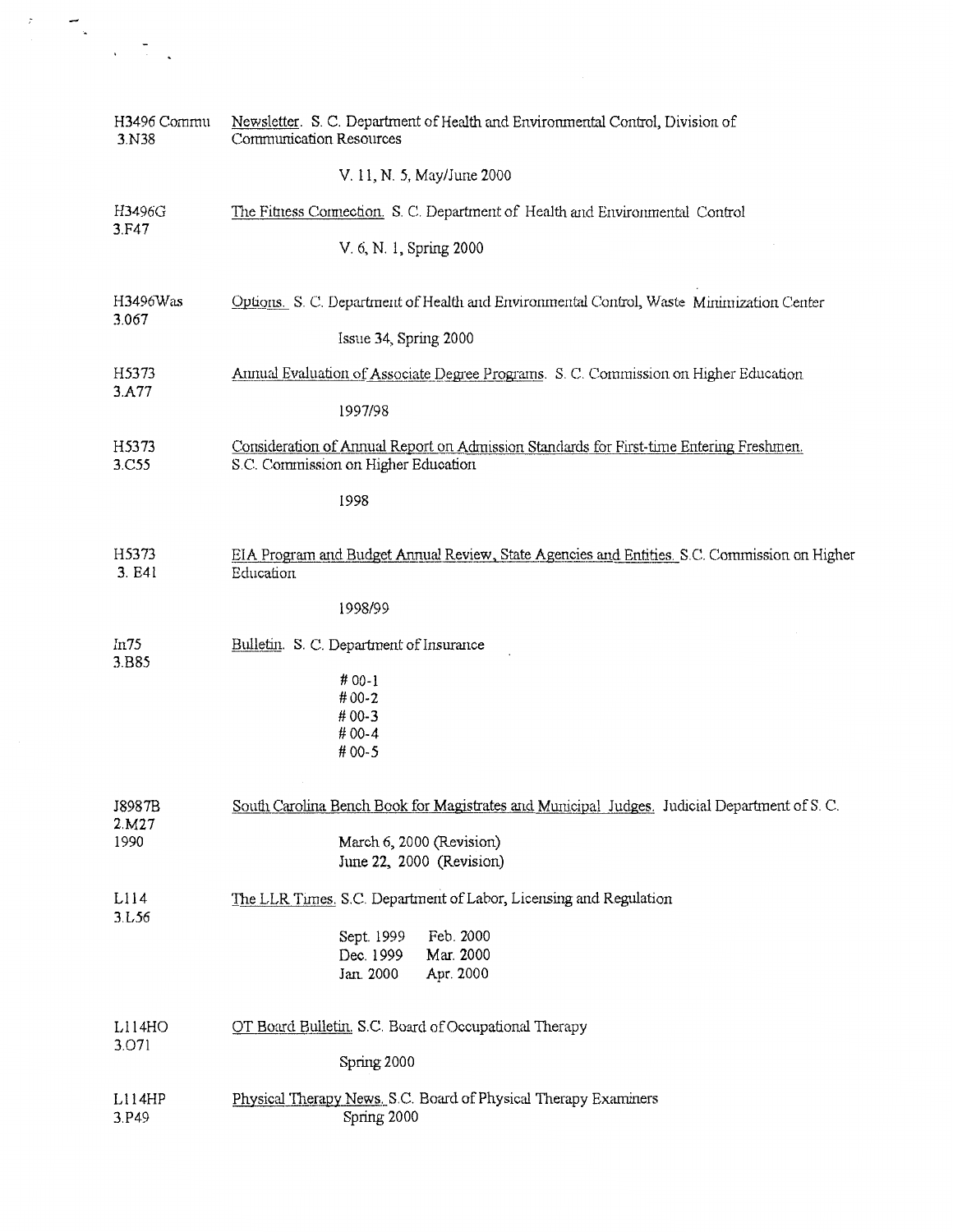| L114V<br>3. V37  | South Carolina Vetnews. S. C. Board of Veterinary Examiners<br>June 2000                                                                        |  |  |  |  |  |  |
|------------------|-------------------------------------------------------------------------------------------------------------------------------------------------|--|--|--|--|--|--|
| M3385U<br>3.P17  | Patriot Digest. Francis Marion University<br>May 31, 2000                                                                                       |  |  |  |  |  |  |
| M5283<br>3.S71   | Statistical Bulletin. S. C. Department of Mental Health<br>May 2000                                                                             |  |  |  |  |  |  |
| N2197Co<br>3.S58 | South Carolina Wildlife. S. C. Department of Natural Resources Division of Conservation<br>Education and Communication                          |  |  |  |  |  |  |
|                  | V. 47, N. 3, May/June 2000                                                                                                                      |  |  |  |  |  |  |
| N2197F<br>5.F86  | South Carolina Commercial Fur Harvest Regulations. S.C. Furbearer Project                                                                       |  |  |  |  |  |  |
|                  | 2000/01                                                                                                                                         |  |  |  |  |  |  |
| N2197La<br>3.B85 | Map and Information Center Bulletin. S. C. Land, Water and Conservation Division                                                                |  |  |  |  |  |  |
|                  | Spring 2000                                                                                                                                     |  |  |  |  |  |  |
| P8385<br>3.P56   | Port News. S. C. State Ports Authority                                                                                                          |  |  |  |  |  |  |
|                  | June 2000                                                                                                                                       |  |  |  |  |  |  |
| P9405<br>1.      | Annual Report. S. C. Probation, Parole, and Pardon Services and S. C. Board of<br>Paroles and<br>Pardons<br>1999                                |  |  |  |  |  |  |
| P9602            | The Safety Net. S.C. Department of Public Safety                                                                                                |  |  |  |  |  |  |
| 3.S13            | V.2, N. 3, June 2000                                                                                                                            |  |  |  |  |  |  |
| P9604<br>3.C86   | Currently. S. C. Public Service Authority                                                                                                       |  |  |  |  |  |  |
|                  | V.11, N. 22, May 31, 2000<br>V.11, N. 23, June 7, 2000<br>V.11, N. 24, June 14, 2000<br>V.11, N. 25, June 21, 2000 (Shows Feb. 2 on title page) |  |  |  |  |  |  |
| P9604            | Policies and Procedures Manual. S. C. Public Service Authority                                                                                  |  |  |  |  |  |  |
| 8.P55            | 6/9/00 (Revision)                                                                                                                               |  |  |  |  |  |  |

 $\tilde{\phantom{a}}$ 

 $\frac{1}{2}$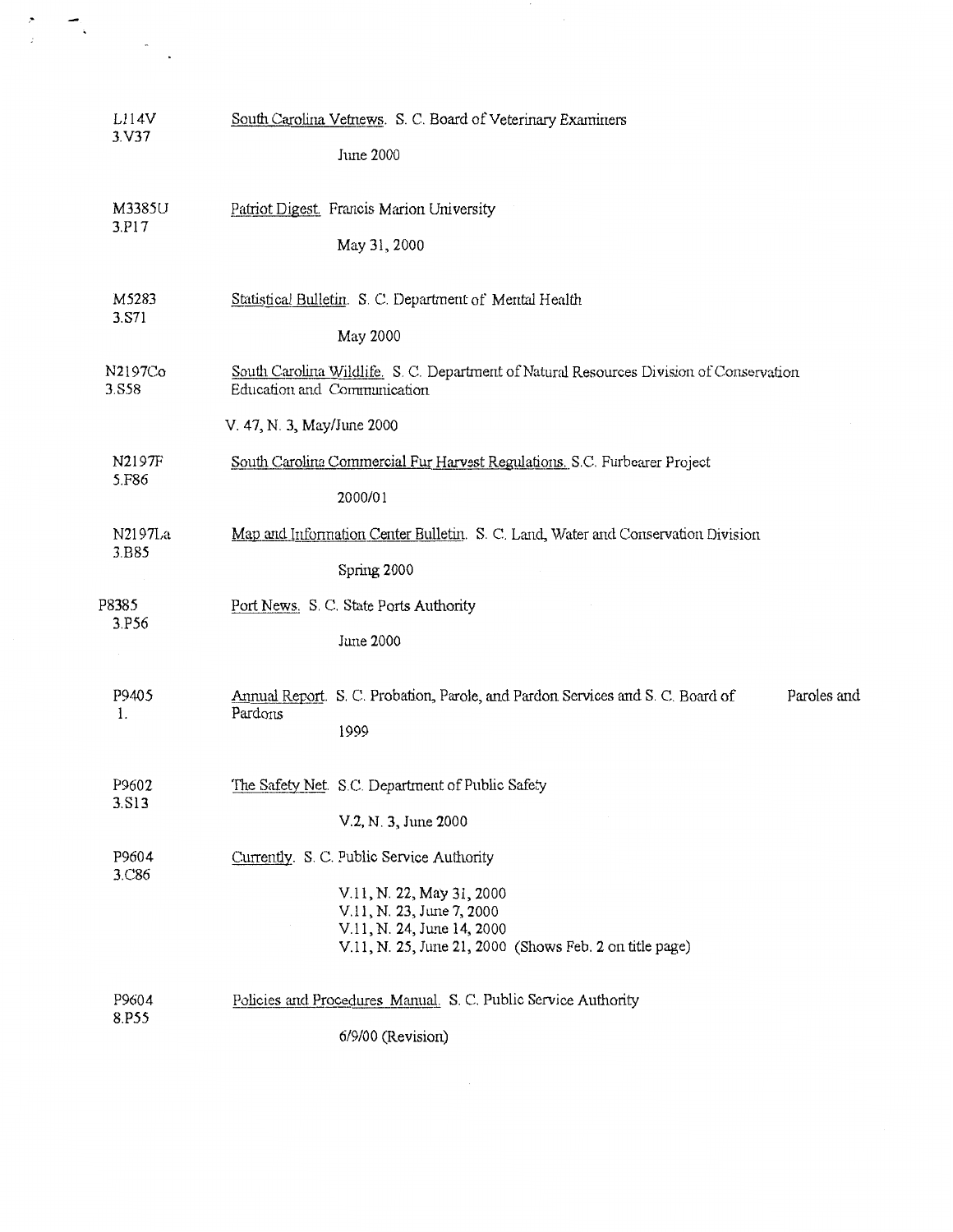| Sol35<br>3.H85K1   | Human Services Program Quality Assurance Review, Kershaw, County DSS. S. C. Department<br>of Social Services           |  |  |  |
|--------------------|------------------------------------------------------------------------------------------------------------------------|--|--|--|
|                    | 2000                                                                                                                   |  |  |  |
| Sol35<br>3.H85L2   | Human Services Program Quality Assurance Review, Laurens, County DSS. S. C. Department<br>of Social Services           |  |  |  |
|                    | 2000                                                                                                                   |  |  |  |
| Sol35<br>3.H85N1   | Human Services Program Quality Assurance Review, Newberry, County DSS. S. C. Department<br>of Social Services          |  |  |  |
|                    | 2000                                                                                                                   |  |  |  |
| Sol35              | Statistical Report. S. C. Department of Social Services                                                                |  |  |  |
| 3.S71              | November 1999                                                                                                          |  |  |  |
| So135              | South Carolina Youth Connected, S.C. Department of Social Services                                                     |  |  |  |
| 3.Y58              | Summer 2000                                                                                                            |  |  |  |
|                    |                                                                                                                        |  |  |  |
| T587               | The Connector. S. C. Department of Transportation                                                                      |  |  |  |
| 3.C55              | V. 14, N.2, April-June 2000                                                                                            |  |  |  |
| Un35Bu             | Business and Economic Review. University of South Carolina                                                             |  |  |  |
| 3.B87              | V. 46, N. 4, Jul./Aug./Sept. 2000                                                                                      |  |  |  |
| Un35Bu             | South Carolina Economic Indicators. University of South Carolina, Division of Research                                 |  |  |  |
| 3.S58              | May 2000<br>June 2000                                                                                                  |  |  |  |
| Un35Geo<br>3.L45   | South Carolina Link. University of South Carolina<br>Spring 2000                                                       |  |  |  |
| Un35Pre<br>I.      | President's Annual Report, the University of South Carolina. University of South Carolina.<br>Office of the President. |  |  |  |
|                    | 1999                                                                                                                   |  |  |  |
| Un35PublA<br>3.T45 | Times. University of South Carolina. Department of University Publications Division of<br>Advancement                  |  |  |  |
|                    | May 25, 2000<br>June 15, 2000                                                                                          |  |  |  |

 $\bar{\mathbf{v}}$ 

 $\mathcal{F}_{\text{max}}$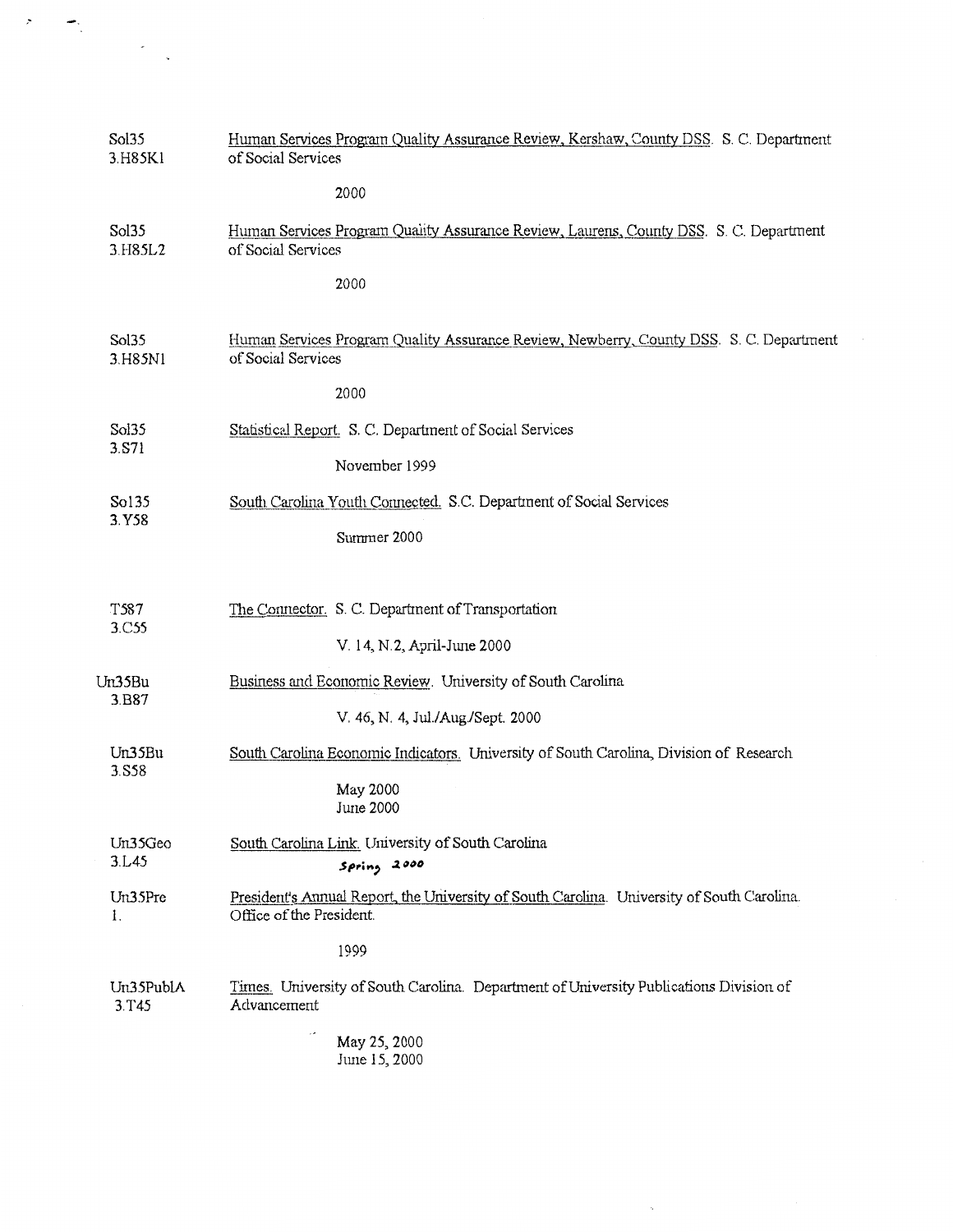| Un35PuS<br>3.H31            | Health Line. University of South Carolina. School of Public Health |
|-----------------------------|--------------------------------------------------------------------|
|                             | Spring 2000                                                        |
| V8515<br>3.B <sub>6</sub> 3 | Breakthrough. S. C. Department of Vocational Rehabilitation        |
|                             | 1999                                                               |
| V8515<br>3.N38              | S. C. Department of Vocational Rehabilitation<br>New Honzons.      |
|                             | Summer 1999<br>1998<br>April                                       |
|                             | 2000<br>Fall<br>1998<br>Winter<br>Spring 1999                      |

 $\langle\cdot\,\downarrow\,\cdot\,\rangle$ 

 $\omega \in \Sigma_{\rm{out}}$ 

 $\mathbf{r}$ 

## ALSO

Un351L 1. Annual Report. U.S.C. Aiken, Gregg-Graniteville Library 1998-1999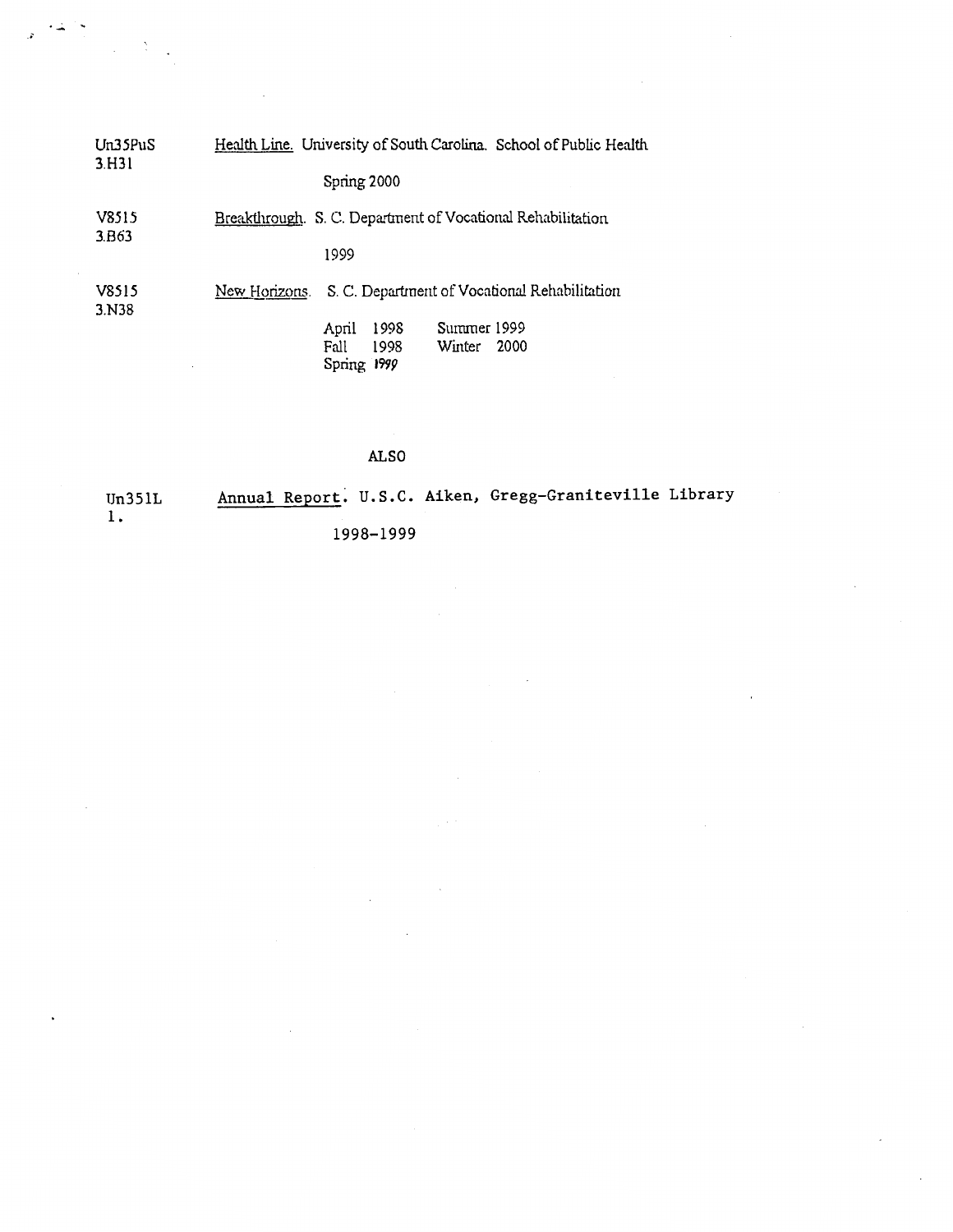**+ NEW DOCUMENT-**

a da comuni

 $\sim$ 

NOT IN DEPOSITORY  $Sysrem - Available$ AT STATE LIBRARY

South Carolina. General Assembly. Joint 3.482Arch<br>
Yictim/Witness Personnel Services<br>
Study Committee.<br>
Final report, Joint Victim/Witness<br>
Study Committee.<br>
Study Committee.<br>
Study Committee.<br>
The Committee, 2000<br>
6, ivie  $A3V$ <br>8.545 h<br>
South Carolina. State Board of<br>
Architectural Examiners, unaudited.<br>
Columbia, S.C.: Office of the State<br>
Auditor, [19--]-1980.<br>
Annual.<br>
V.: 22 Cm. -- (Audits of state<br>
exercise)<br>
Annual.<br>
Ceased with 1980 issue.<br>
Desc 1. Victims of crimes--Services for-<br>South Carolina. 2. Witnesses--South<br>Carolina. I. Title 20000622 #44454468 DSCDsl Sc 20000420 #43892125 DSCDsl SEE NEXT CRD  $Sc<sub>1</sub>$ Iraining sanual for the investigation<br>of abuse, neglect, and exploitation<br>of the elderly and other vulnerable<br>adults in South Carolina ---<br>[Columbia, S.C.]: Adult Protection<br>Coordinating Council, [1999].<br> $\cdot$  for various **B8595F**  $A^{d93}_{8.161}$  $3.482$ Arch n<br>South Carolina, State Board of<br>Financial statements, unaudited.<br>Financial statements, unaudited.<br>[19--]-1980. (Card 2) I. South Carolina. State Board of<br>Architectural Examiners--Auditing--<br>Periodicals. I. South Carolina. State<br>Auditor. II. Title III. Series **Sc** 20000605 #44176069 DSCDsl 20000420 #43892125 DSCDsl Sc **B8595F<br>3.A82ChaA** Christmus, Gays Groover.<br>
10 steps to community prevention of<br>
adolescent problem behaviors : a<br>
community prevention program of the<br>
South Carolina Kids Coalition / project<br>
researcher and writer, Gaye Groover<br>
Christmus. Alc187<br>2.135 had<br>
College of Charleston. Dept. of<br>
statement of revenues and<br>
expenditures. -- [Columbia, S.C. :<br>
State of South Carolina, State Budget<br>
and Control Board, Office of the State<br>
Auditor,  $19-1$ <br>  $y \cdot$ ;  $28-29$  ca. -- (Au 20000605 #44176444 DSCDsl Sc. Se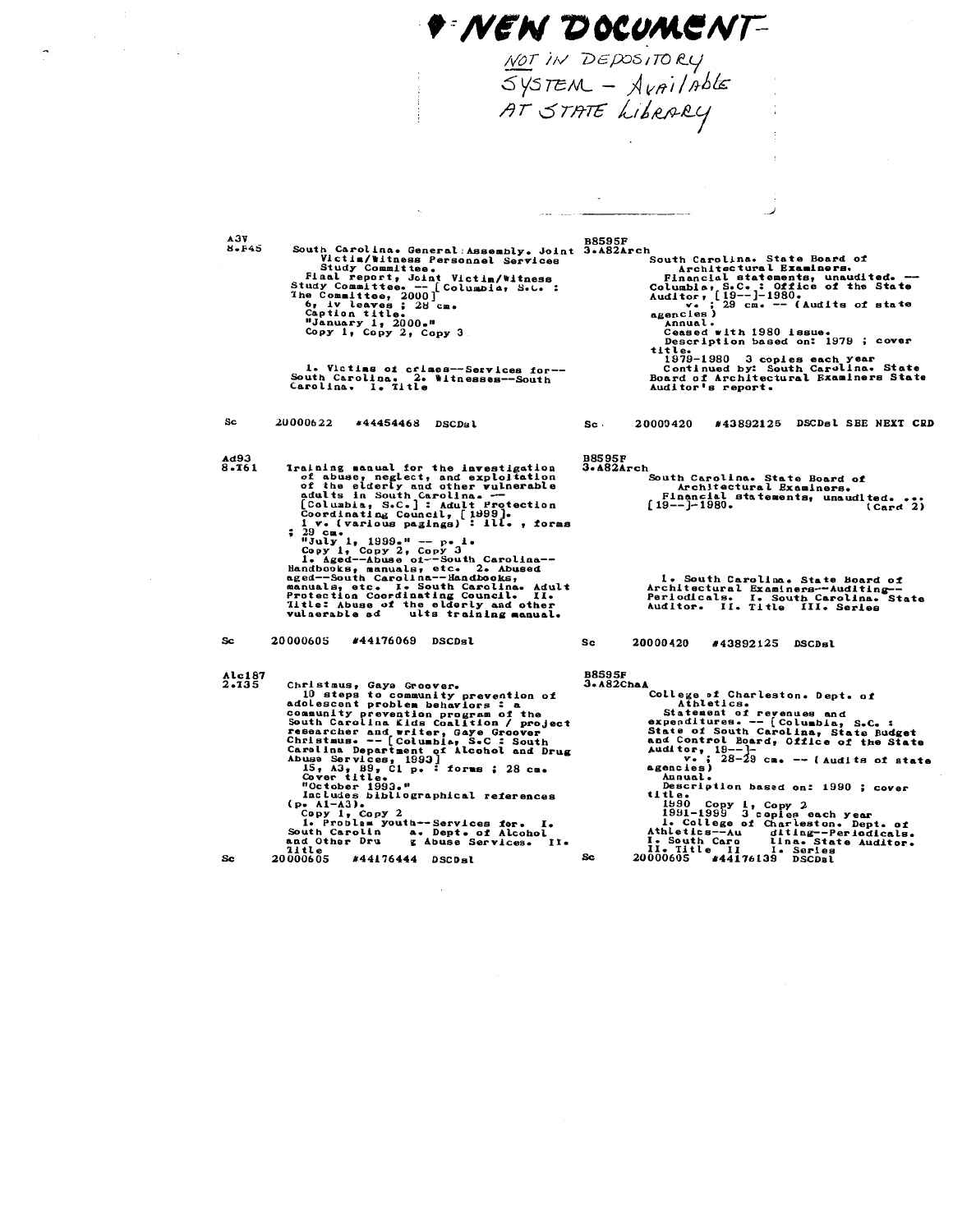**B8595F B8594F**  $3.482$ Fo-4 3.A82Gov-3 .<br>South Carolina. State Commission of<br>- Forestry. Jouth Carolina. Office of the Governor.<br>Comprehensive annual financial...<br>1984. (Card 2) rorestry.<br>Report on agreed-upon procedures. --<br>1999- . -- Columbia, S.C. : [State of<br>South Carolina, Office of the State<br>Auditor], 1999-<br>agencies)<br>agencies) agencies)<br>
Annual.<br>
Cover title.<br>
1999 Copy 1, Copy 2, Copy 3<br>
Continues: South Carolina. State Auditor's<br>
Commission of Forestry. State Auditor's<br>
report.<br>
Il. South Carolina. State Commission<br>
of Forestry----------------1. South Carolina. Office of the<br>Governor--Auditing--Periodicals. I<br>South Carolina. State Auditor. II.<br>Title III. Series I. Sc 20000622 20000605 #44176176 DSCDsl Sc. B8595F<br>3.A82Gov South Carolina. Office of the Governor.<br>1. Management letter. -- [Columbia, S.C.<br>1. South Carolina State Auditor, 19-1. **B8595F** 3. A82Gov <sup>-4</sup><br>
South Carolina. Office of the Governor.<br>
Comprehensive financial report. --<br>
1985. -- Columbia, S.C. : [South<br>
Carolina State Auditor], 1985.<br>
1 v.; 23 cm. -- (Audits of state<br>
agencies) 1984.<br> $v_e$ ; 28 cm. -- (Audits of state<br>agencies) emicates,<br>Caased with 1984 issue.<br>Description based on: 1984.<br>1984 Copy 1 Annual.<br>
1985 Copy 1, Copy 2, Copy 3<br>
Continues: South Carolina. Office of<br>
the Governor. Comprehensive annual<br>
tinancial report.<br>
Continued by: South Carolina. Office<br>
of the Governor. Accountant's report.<br>
1. South Carol 1. South Carolina. Office of the<br>Governor--Auditing--Periodicals. I<br>South Carolina. State Auditor. II.<br>Title III. Series ī. 20000605 #44176048 DSCDsl 20000605 #44176161 DSCDsl **Sc** Sc B8595F<br>3.A82Gov-2 B8595F<br>3-A82Gov-5 -2<br>
South Carolina. Office of the Governor.<br>
General purpose financial statements,<br>
additional information, supplements.<br>
federal grant financial statements.<br>
[Columbia, S.C. : South Carolina State<br>
Auditor, 19---1983.<br>
v. -S<br>
South Carolina. Office of the Governor.<br>
Accountant's report. -- 1986. --<br>
[Columbia, S.C. : South Carolina State<br>
Auditor], 1986. -- (Audits of state<br>
agencies)<br>
agencies. agencies'<br>
Annual.<br>
1986 Copy 1, Copy 2<br>
Continues: South Carolina. Office of<br>
the Governor. Comprehensive financial<br>
report.<br>
Continued by: South Carolina. Office emius)<br>Ceased with 1983 Issue.<br>Discription based on: 1983 ; cover Discription based on the continued by:<br>1983 Copy 1, Copy 2<br>Continued by: South Carolina. Office<br>of the Governor. Comprehensive annual<br>financial rep ort. contracted by the covernor. Report of the covernor.<br>examination of the financial statements of the South Carolina Governor's<br>Office. Se 20000605 #44176188 DSCDsl SEE NEXT CRD Sc 20000605 #44176150 DSCDsl SEE NEXT CRD BS595F<br>3.A82Gov-2<br>5outh Carolina. Office of the Governor.<br>6eneral purpose financial statements,<br>0.00 (Card 2) **B8595F**  $3.182$ Gov-5  $\overline{\text{Card}}$  2) 1. South Carolina. Office of the<br>Governor--Auditing--Periodicals. I<br>South Carolina. State Auditor. II.<br>Title III. Series 1. South Carolina. Office of the<br>Governor--Auditing--Periodicals. I<br>South Carolina. State Auditor. II.<br>Title III. Series т. I. 20000605 #44176188 DSCDsl  $S_{\mathbb{C}}$ Sc. 20000605 #44176150 DSCDsl **B8594F B8595F** 3-A82Gov-3  $3.482$ Gov-6 South Carolina. Office of the Governor.<br>
Comprehensive annual financial<br>
comprehensive annual financial<br>
south Carolina State Auditor], 1984.<br>
1 v.; 28 cm. - (Audits of state<br>
agencies)<br>
Annual.<br>
Annual.<br>
Continues: South 6<br>
South Carolina. Office of the Governor.<br>
[Report on the examination of the<br>
financial statements of the South<br>
Carolina Governor's Office]. --1987.<br>
--[Columbia, S.C. - State of South<br>
Carolina, State Budget and Control I v.; 28 cm. -- (Audits of state<br>agencies)<br>fille extracted from transmittal<br>intite extracted from transmittal<br>letter.<br>1987 Copy 1, Copy 2, Copy 2<br>continues: South Carolina.<br>Continues: South Carolina.<br>Continued b y: South C  $28$  cm.  $-$  (Audits of state continues: South Carolina. Office of<br>the Governor. General purpose financial<br>statements, additional information,<br>supplementary federal grant financial<br>continued by: South Carolina. Office<br>of the Governor. Comprehensive<br>fin 20000605 #44176176 DSCDsl SEE NEXT CRD Sc Sc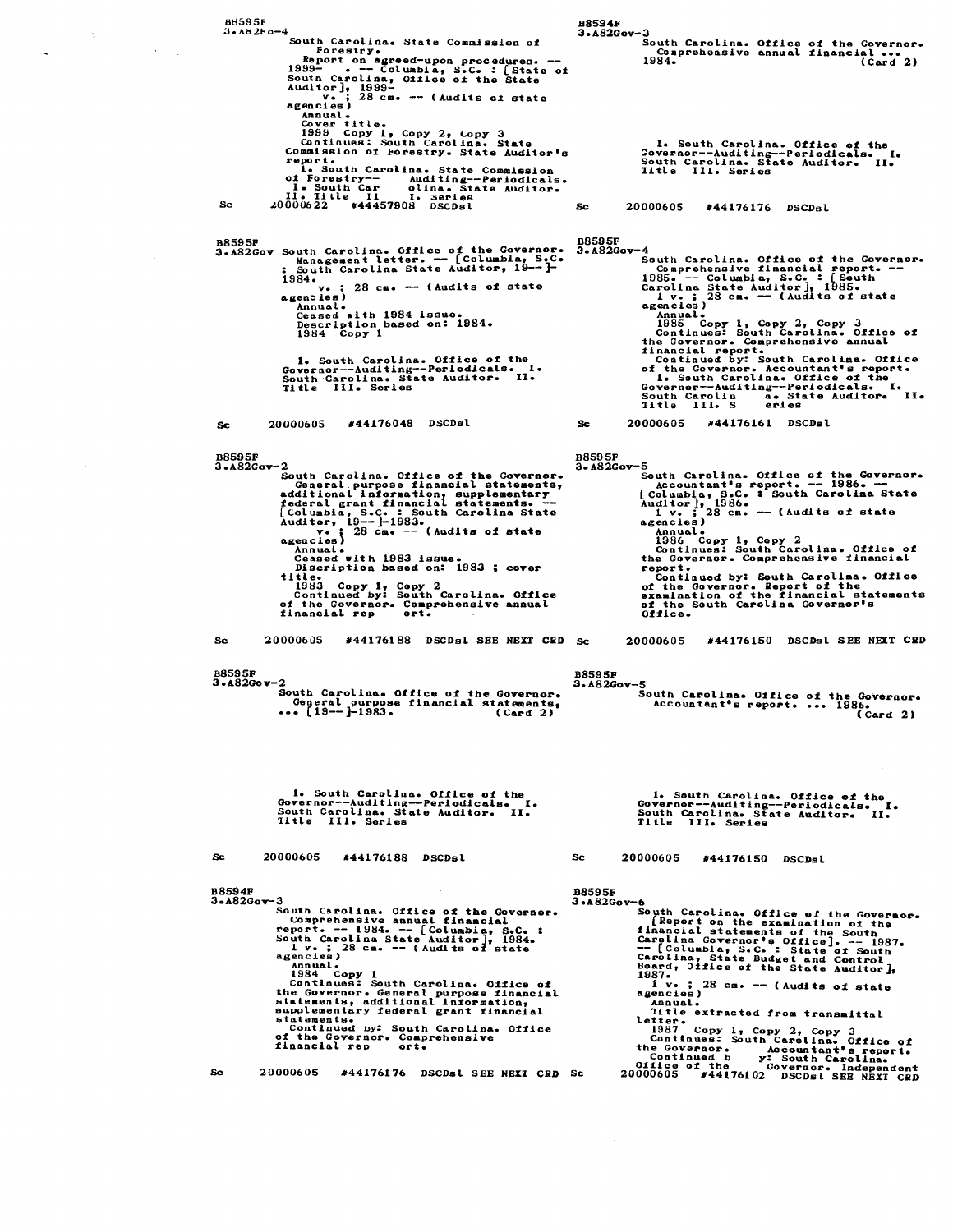| <b>B8595F</b><br>$3.482$ Gov-6     | 1937.<br>auditor's report.                |                  | South Carolina. Office of the Governor.<br>[keport on the examination of the                                                                                                                                                                                                                    | (Card 2) | B 859 5F<br>3.A82Gov-9           | 1994-1995.<br>agencies)<br>Annual.                        | South Carolina. Office of the Governor.<br>Financial statements. $-$ 1994-1995.<br>-- Columbia, S.C. : [State of South Carolina, Office of the State Auditor],<br>2 v. ; 28 cm. --- (Audits of state<br>1994–1995                                                                                                                     | 3 copies each year                                       |                               |
|------------------------------------|-------------------------------------------|------------------|-------------------------------------------------------------------------------------------------------------------------------------------------------------------------------------------------------------------------------------------------------------------------------------------------|----------|----------------------------------|-----------------------------------------------------------|---------------------------------------------------------------------------------------------------------------------------------------------------------------------------------------------------------------------------------------------------------------------------------------------------------------------------------------|----------------------------------------------------------|-------------------------------|
|                                    | Title III. Series                         |                  | i. South Carolina. Office of the<br>Governor--Auditing--Periodicals. I.<br>South Carolina. State Auditor. II.                                                                                                                                                                                   |          |                                  | statements.<br>Governor's Of                              | Continues: South Carolina. Office of<br>the Governor. Component unit financial<br>Continued by: South Carolina. Office<br>of the Governor. Report on audit of<br>financial statements of South Carolina                                                                                                                               | fice.                                                    |                               |
| Sc                                 | 20000605                                  | #44176102 DSCDsl |                                                                                                                                                                                                                                                                                                 |          | Sc                               | 20000601                                                  | #44163814 DSCDsl SEE NEXT CRD                                                                                                                                                                                                                                                                                                         |                                                          |                               |
| <b>B8595F</b><br>$3.182$ Cov-7     | agencies)<br>Annual.                      |                  | South Carolina. Office of the Governor.<br>Independent auditor's report. --<br>1988-1992. -- [Columbia, S.C. : State<br>of South Carolina, State Budget and<br>Control Board, Office of the State<br>Auditor], 1988-1992.<br>5 v. ; 28 cm. -- (Audits of state<br>Title extracted from table of |          | B859 5F<br>$3.182$ Gov-9         |                                                           | South Carolina. Office of the Governor.<br>Flnancial statements.  1994-1995.                                                                                                                                                                                                                                                          |                                                          | (Card 2)                      |
|                                    | contents.<br>South Carolin<br>Continued b |                  | 1988-1992 3 copies each year<br>Continues: South Carolina. Office of<br>the Governor. Report on the examination<br>of the financial statements of the<br>a Governor's Office.<br>y: South Carolina.                                                                                             |          |                                  |                                                           | 1. South Carolina. Office of the<br>Governor--Auditing--Periodicals. I.<br>South Carolina. State Auditor. II.<br>Title III. Series                                                                                                                                                                                                    |                                                          |                               |
| Sc                                 | Office of the<br>20000601                 |                  | Governor. Component<br>#44163832 DSCDsl SEE NEXT CRD Sc                                                                                                                                                                                                                                         |          |                                  | 20000601                                                  | #44163814 DSCDsl                                                                                                                                                                                                                                                                                                                      |                                                          |                               |
| <b>B8595F</b><br>$3 - A82$ Gov - 7 | 1988–1932.<br>unit financial statements.  |                  | South Carolina. Office of the Governor.<br>Independent auditor's report.                                                                                                                                                                                                                        | (Card 2) | <b>B8595F</b><br>$3.482$ Gov-10  | agencies)<br>Annual.<br>1996–1997                         | South Carolina. Office of the Governor.<br>Report on audit of financial<br>statements of South Carolina Governor's<br>Office. -- 1996-1997. -- [Columbia,<br>S.C. : State of South Carolina, Office<br>of the State Auditor ), 1996-1997.<br>$2 v \cdot$ ; $28 cm \cdot - -$ (Audits of state<br>Continues: South Carolina. Office of | 3 copies each                                            |                               |
|                                    | Title III. Series                         |                  | 1. South Carolina. Office of the<br>Governor-Auditing--Periodicals. I.<br>South Carolina. State Auditor. II.                                                                                                                                                                                    |          |                                  | information.                                              | the Governor. Financial statements.<br>Continued by: South Carolina. Office<br>of the Governor. Audited financial<br>statements and other financial                                                                                                                                                                                   |                                                          |                               |
| Sc                                 | 20000601                                  | #44163832 DSCDsl |                                                                                                                                                                                                                                                                                                 |          | Sc.                              | 20000605                                                  |                                                                                                                                                                                                                                                                                                                                       |                                                          | #44176253 DSCDsl SEE NEXT CRD |
| <b>B8595F</b><br>$3 - 82$ Gov-8    | agencies)                                 |                  | South Carolina. Office of the Governor.<br>Component unit financial statements.<br>$-- 1993. -- [Coluabia, S.C. : State of$<br>South Carolina, State Budget and<br>Control Board, Office of the State<br>Auditor], 1993.<br>1 v. ; 28 cm. -- (Audits of state                                   |          | <b>B8595F</b><br>$3 - 82$ Gov-10 | 1996-1997.                                                | South Carolina. Office of the Governor.<br>Report on audit of financial                                                                                                                                                                                                                                                               |                                                          | (card 2)                      |
|                                    | Annual.<br>report.                        |                  | 1993 Copy 1, copy 2, Copy 3<br>Continues: South Carolina. Office of<br>the Governor. Independent auditor's<br>Continued by: South Carolina. Office<br>of the Governor. Financial statements.                                                                                                    |          |                                  |                                                           | 1. South Carolina. Office of the<br>Governor--Auditing--Periodicals. I.<br>South Carolina. State Auditor. II.<br>Title III. Series                                                                                                                                                                                                    |                                                          |                               |
| Sc.                                | 20000605                                  |                  | #44176215 DSCDsl SEE NEXT CRD                                                                                                                                                                                                                                                                   |          | Sc.                              | 20000605                                                  | #44176253 DSCDsl                                                                                                                                                                                                                                                                                                                      |                                                          |                               |
| <b>B8595F</b><br>$3 - A82Gov - 8$  | 1993                                      |                  | South Carolina. Office of the Governor.<br>Component unit financial statements.                                                                                                                                                                                                                 | (Card 2) | <b>B8595F</b><br>$3.182$ Gov-11  | agencies)                                                 | South Carolina. Office of the Governor.<br>Audited financial statements and<br>other financial information. - 1998-<br>. -- [Columbia, S.C. : State of<br>South Carolina, Office of the State<br>Auditor], $1998$ -<br>v. 28 cm. -- (Audits of state                                                                                  |                                                          |                               |
|                                    | Title III. Series                         |                  | 1. South Carolina. Office of the<br>Governor--Auditing--Periodicals. I.<br>South Carolina. State Auditor. II.                                                                                                                                                                                   |          |                                  | Annual.<br>Governor--Aud<br>I. South Caro<br>II. Iitle II | 1998-1999 3 copies each year<br>Continues: South Carolina. Office of<br>the Governor. Report on audit of<br>financial statements of the South<br>Carolina Governor's Office.<br>1. South Carolina. Office of the                                                                                                                      | iting--Periodicals.<br>lina. State Auditor.<br>l. Series |                               |
| Sc                                 | 20000605                                  | #44176215 DSCDsl |                                                                                                                                                                                                                                                                                                 |          | Sc                               | 20000605                                                  | $*44176247$ DSCDsl                                                                                                                                                                                                                                                                                                                    |                                                          |                               |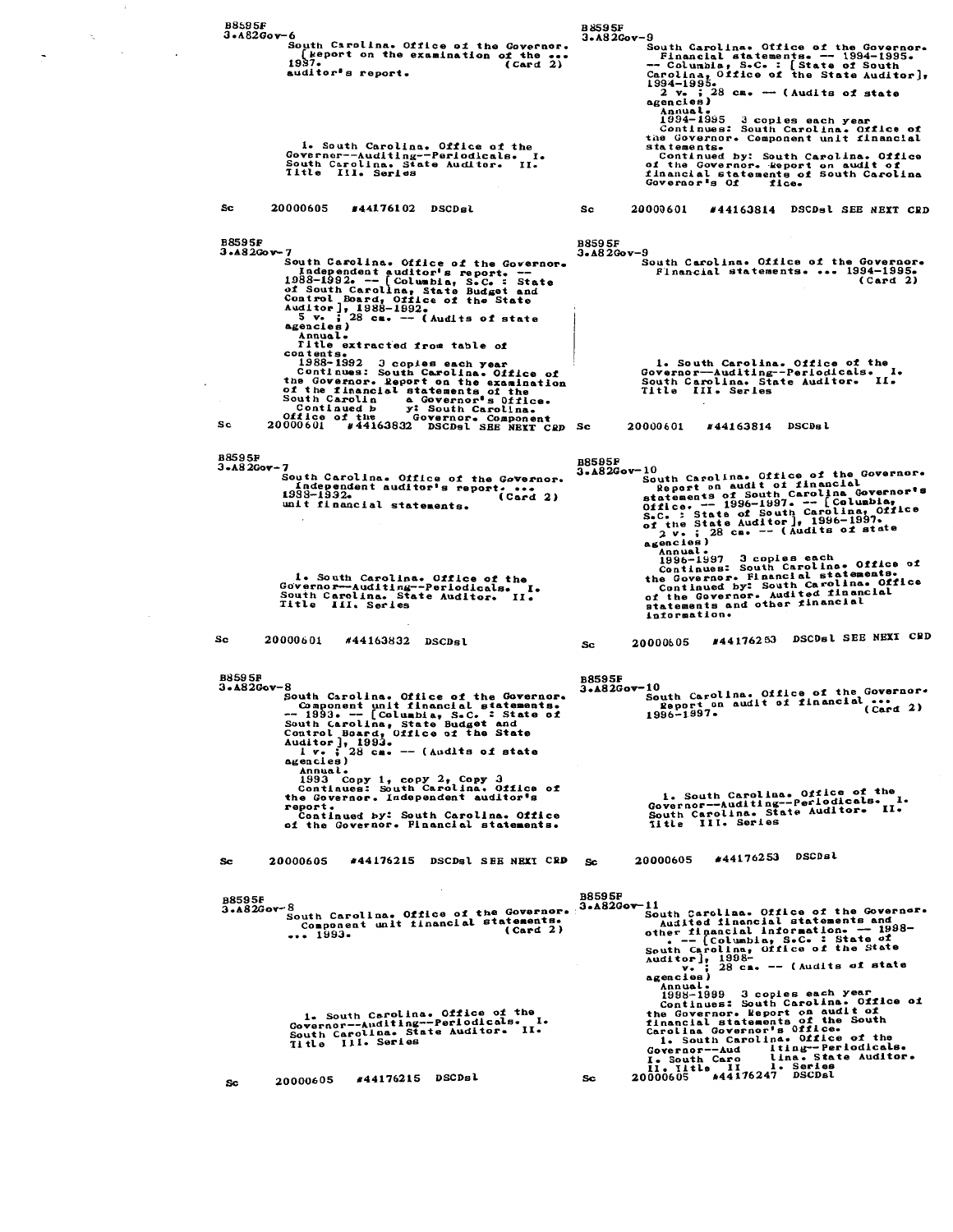88595F BS595F<br>
3.A82GovExP-2<br>
South Carolina. Office of the Governor-<br>
Differe a Executive Policy and<br>
Programs.<br>
Financial statements. -- Consolary<br>
1982<br>
1982 Issue. -- [Columbia, Sa C. 19--]-1982.<br>
v.; 29 cm. -- (Audits of sta EH<br>
South Carolina. Office of the Governor-<br>
Division of Economic Opportunity.<br>
Home Energy Assistance Program.<br>
Financial and Compliance audit.<br>
--<br>
Columbia, S.C.: South Carolina State<br>
Auditor, 19-1982.<br>
v.: 29 cm. -- (  $0.832GovEH$ agencies)<br>
Annual.<br>
Description based on: 1982.<br>
1982 Copy 1, Copy 2<br>
1. South Carolina. Office of the<br>
Governor. Office of Executive Policy<br>
and Programs—Auditing—Periodicals.<br>
I. South Carolina. State Auditor. I.<br>
Title īı. 20000605 #44175956 DSCDsl 20000605 #44176358 DSCDs1 SEE NEXT CRD Sc Sc **B8595F**<br>3.A82GovEH B8595F<br>3.A82GovExP-3 ExP-3<br>
South Carolina. Office of the Governor.<br>
Office of Executive Policy and<br>
Programs.<br>
General purpose financial statements<br>
and federal circular  $\Lambda-102$ , attachment<br>
Pupplementary federal grant financial<br>
statements EH<br>
South Carolina: Office of the Governor:<br>
Division of Economic Opportunity.<br>
Home Energy Assistance Program.<br>
Flancial and compliance audit....<br>
[19--]-1982. (Card 2) 1. South Carolina. Office of the<br>Governor. Division of Economic<br>Opportunty. Mome Energy Assistance<br>Program--Auditing--Periodicals. I.<br>South Carolina. State Auditor. II.<br>Title III. Series 20000605 #44176358 DSCDsl 20000605 #44175910 DSCDsl SEE NEXT CRD **Sc** Sc. **B8595F B8595F** 3.A82GovExP-3 3.A82GovExC South Carolina. Office of the Governor.<br>
Executive Control of State.<br>
Financial statements. -- Columbia,<br>
S.C.: Office of the State Auditor,<br>
[19--]-1982.<br>
agencies)<br>
agencies)<br>
agencies. geneiss<br>Annual.<br>Desced with 1982 issue.<br>Description based on: 1979 ; cover. 1. South Carolina. Office of the<br>Governon Office of Executive Policy and<br>Programs--Auditing--Periodicals. I.<br>South Carolina. State Auditor. II.<br>Title III. Series title.<br>1979 Copy 1, Copy 2, Copy 3<br>1982 Copy 1, Copy 2 20000605 #44176031 DSCCsl SEE NEXT CRD Sc Sc. 20000605 #44175910 DSCDsl **B8595F<br>3.A82GovF B8595F** F<br>
South Carolina. Office of the Governor-<br>
Federal Energy Programs Contract<br>
with the South Carolina Public<br>
Service Authoris<br>
State Auditor's report. --- Columbia,<br>
SaC: 0 of the State Auditor,<br>  $[19--1-1990$ .<br>
V. ; 29 c  $3.182G$ ov $R$ x $C$ SxC<br>
South Carolina. Office of the Governor.<br>
Executive Control of State.<br>
Financial statements.... [19--]-<br>
1982. (Card 2) 1. South Carolina. Office of the<br>Governor. Executive Control of State--<br>Auditing--Periodicals. I. South<br>Carolina. State Auditor. II. Title<br>III. Series 1985/1988 Copy 1, Copy 2, Copy 3 20000605 #44176031 DSCCBl **Sc** 20000605 #44176334 DSCDsl SEE NEXT CED Sc **B8595F<br>3.A82GovF B8595F** Expression of the Governors<br>
South Carolina. Office of the Governors<br>
Programs.<br>
State Auditor's report. -- Columbia,<br>
State Auditor's report.<br>  $-1.1979$ ,<br>  $-9-1979$ ,<br>  $-9-1979$ ,<br>  $-9-1979$ ,<br>  $-9-1979$ ,<br>  $-9-1979$ ,<br>  $-29$  $3.182GovExP$ South Carolina. Office of the Governor.<br>
Federal Energy Programs Contract<br>
service Authority.<br>
Service Authority.<br>
State Auditor's report.... (19-1-1990.<br>
1990.<br>
Card 2) 1. South Carolina. Office of the<br>Governor. Federal Energy Programs<br>Contract with the South Carolina Public<br>Service Authority--Auditing--<br>Periodicals. I. South Carolina. State<br>Auditor. II. Title III. Series 20000605 #44176334 DSCDsl 20000605 #44175964 DSCDsl **Sc** Sc.

**B8595F**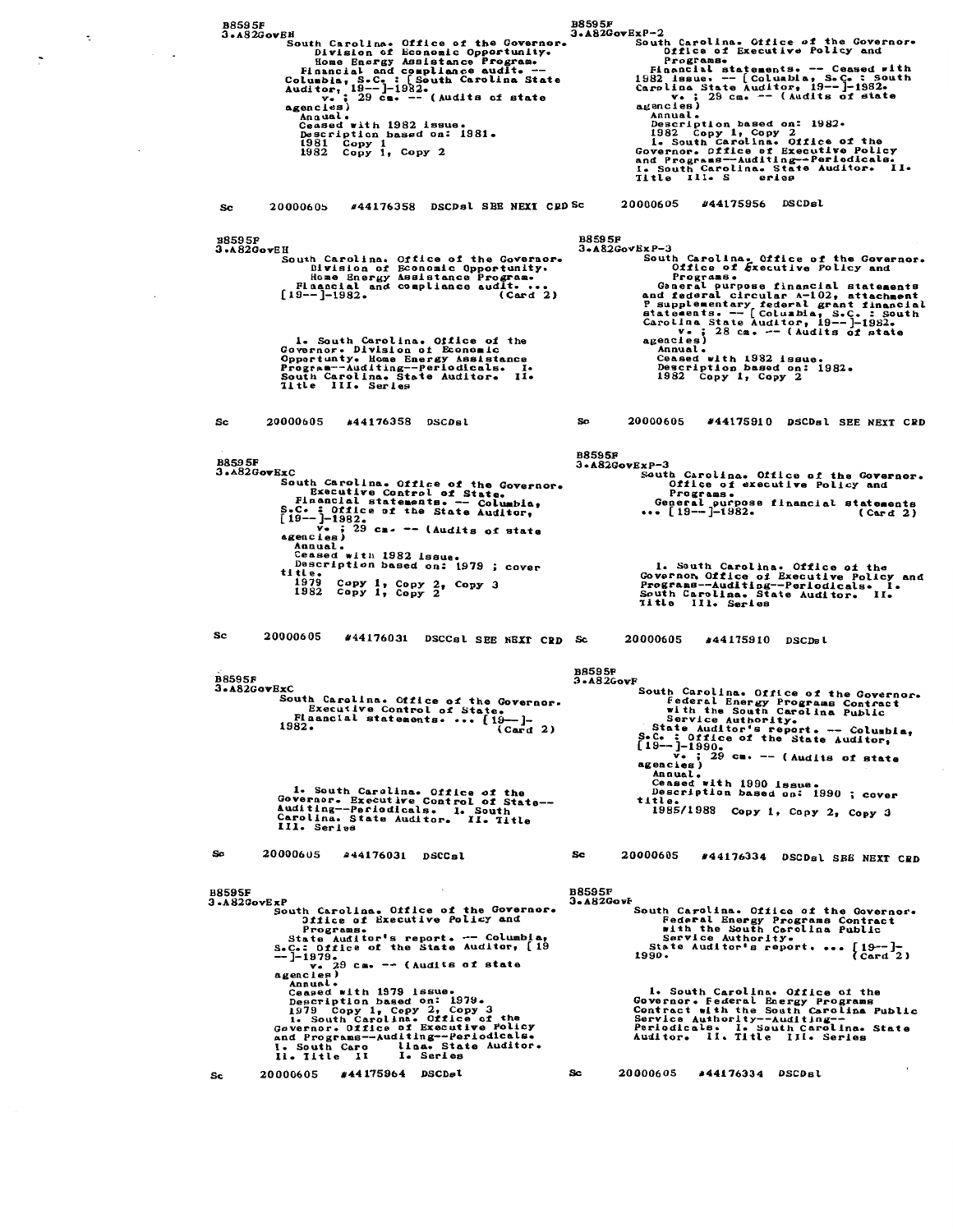B8595F<br>3.A82GovF-2 B8595F  $3.182GovY-2$ F-2<br>
South Carolina. Office of the Governor.<br>
Federal Energy Programs Contract<br>
with the South Carolina Public<br>
Service Authority.<br>
Independent auditor's report.<br>
Independent auditor's report.<br>
Columbia, ScC: State of Sou  $(\text{Card } 2)$ gmesas,<br>Ceased with 1993 issue.<br>Description based on: 1993 ; cover<br>\*\*\* 1. South Carolina. Office of the<br>Governor: Mansion and Grounds--<br>Auditing--Periodicals. I. South<br>Carolina. State Auditor. II. Title ti tl tte.<br>1985/88 Copy 1, Copy 2, Copy 3 <u>הוזד</u> III. Series 20000605 #44175976 DSCDsl 20000605 #44176312 DSCDsl SEE NEXT CED Sc Sc. **B8595F** B8595F<br>3. A82Gov0  $3.826$ ovF-2 e-2<br>
South Carolina. Office of the Governor.<br>
Federal Energy Programs Contract<br>
with the South Carolina Public<br>
Service Authority.<br>
Independent auditor's report....<br>
[19--]-1993. (Card 2) South Carolina. Office of the Governor,<br>
Site Auditor's report.<br>
State Auditor's report. -- Columbia,<br>
S.C.: Office of the State Auditor,<br>
[19--]-1989.<br>
ve ; 28 cm. -- (Audits of state<br>
agencies)<br>
Annual. encies,<br>Annual.<br>Ceased with 1989 issue.<br>Description based on: 1989 ; cover. 1. South Carolina. Office of the<br>Governor. Federal Energy Programs<br>Contract with the South Carolina Public<br>Service Authority--Auditing--<br>Periodicals. I. South Carolina. State<br>Auditor. II. Title III. Series Description Description Control in South Caption 14.<br>
1989 Copy 1, Copy 2, Copy 3<br>
1989 Copy 1, Copy 2, Copy 3<br>
60 overnor. Oll Overcharge Funds--<br>
Auditing--Periodicals. I. South<br>
Carolina. State Auditor. II.<br>
111. Series II. Title  $\mathbf{S}$ c 20000605 #44176312 DSCDsl 20000605 #44175973 DSCDsl Sc B8595F Booyor<br>3.A82GovM South Carolina. Office of the Governor.<br>4 Mansion and Grounds.<br>5tate Auditor's report. -- Columbia,<br>5.cC. : Office of the State Auditor,<br>19---1979.<br>78 cm. -- (Audits of state B8595F<br>3.A82Vo-2 2<br>
South Carolina. Vocational<br>
Rehabilitation Dept.<br>
Management letter. -- Columbia, S.C.<br>
: Office of the State Auditor, [19--]- $V*$ ; 28 cm. -- (Audits of state agencies) 1984.<br> **1984.**<br> **v.** ; 29 cm. -- (Audits of state<br>
agencies) Superior<br>Ceased with 1979 issue.<br>Description based on: 1979 ; cover Annual. cannum...<br>Ceased with 1983/84 issue.<br>Description based on: 1981 ; cover title.<br>
1979 Copy 1, Copy 2, Copy 3<br>
Continued by: South Carolina. Office<br>
of the Governor. Mansion and Grounds.<br>
Financial statements. title Description --<br>title.<br>1981, 1982, 1983/84 3 copies each Series<br>20000622 #44458555 DSCDsl **Sc** B8595F3.A82GovM DSCCzc SEE NEXT CRD Sc B8595F<br>
3.A82CovM South Carolina. Office of the Governor.<br>
Mansion and Grounds.<br>
State Auditor's report. ...  $\begin{bmatrix} 19 & -1 \\ 2 & 19 & 19 \end{bmatrix}$ .<br>
1979.<br>
1979.<br>
29 Ca. - (Audit of the State agencies)<br>
29 Ca. - (Audit of the S Description Department of the control of the South Carolina Relational Land Rehabilitation Dept. --Auditing-<br>Rehabilitation Dept. --Auditing-<br>Rehabilitation Dept. --Auditing-<br>Auditor. II. South Carolina. State<br>Auditor. II. 1. South Carolina. Office of the<br>Governor. Mansion and Grounds--<br>Auditing--Periodicals. I. South<br>Carolina. State Auditor. II. Title<br>III. Series **DSCCzc** B8595F3.A82GovM 20000622 #44458543 DSCDsl Sc Sc. **B8595F B8595F**  $3.82GovM-2$ <sup>1</sup><br>
South Carolina. Vocational<br>
Rehabilitation Dept. -- Columbia,<br>
State Auditor's report. -- Columbia,<br>
S.C.: Office of the State Auditor,<br>
[19--]-1985.<br>
agencies]<br>
agencies]<br>
29 cm. -- (Audits of state<br>
agencies)  $3 - A82V - 4$ -2<br>
South Carolina. Office of the Governor.<br>
Mansion and Grounds.<br>
Financial statements. --- [Columbia,<br>
S.C. : South Carolina State Auditor,<br>
198-]-1982.<br>
v. : 29 cm. -- (Audits of state ...<br>Agencies) agencies)<br>
Annual.<br>
Ceased with 1982 issue.<br>
Description based on: 1982.<br>
1982 Copy 1, Copy 2<br>
Continues: South Carolina. Office of<br>
the Governor. Mansion and Grounds.<br>
State Auditor's report. **Encies,<br>Annual.<br>Description based on: 1981 ; cover<br>Description based on: 1981 ; cover** title.<br>
1981, 1982, 1983/84, 1985 3 copies<br>
each year<br>
Continued by: South Carolina.<br>
Vocational Rehabilitation Dept.<br>
Component uni tinancial<br>
statements.<br>
tinancial title. Sc 20000605 #44175976 DSCDsl SEE NEXT CRD Sc 20000622 #44457869 DSCDsl SEE NEXT CRD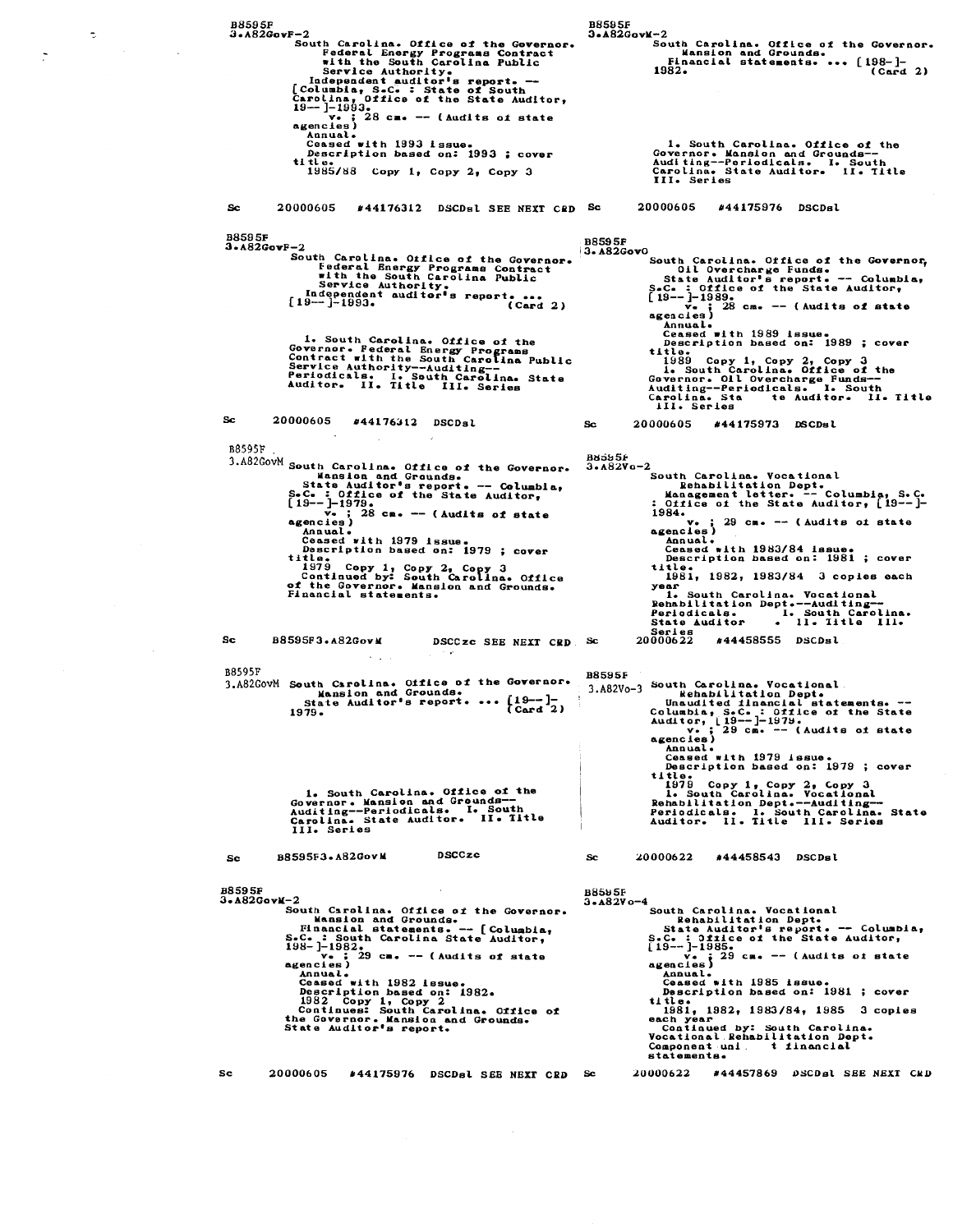88595F<br>3.A82Vo-4 **B8595F** BS595F<br>
3.A82Vok South Carolina. Vocational<br>
Englon.<br>
Region.<br>
Region.<br>
Region.<br>
The Special report, unaudited. --<br>
Columbia, S.C. : Office of the State<br>
Auditor [19--]-1981.<br>
v. ; 29 cm. -- (Audits of state<br>
agencies) agencies)<br>
Annual.<br>
Ceased with 1981 issue.<br>
Ceased with 1981 issue.<br>
1981 Copy 1, Copy 2, Copy 3<br>
1111e.<br>
1981 Copy 1, Copy 2, Cordinal.<br>
Anabilitation Dept. Kock Hill kegion---<br>
Additing--Periodicals. I. South<br>
Auditing-1. South Carolina. Vocational<br>Rehabilitation Dept.--Auditing--<br>Periodicals. 1. South Carolina. State<br>Auditor. Il. Title Ill. Series 20000622 #44458569 DSCDsl 20000622 #44457869 DSCDsl  $s<sub>c</sub>$ Sc. South Carolina government printing<br>
services manual. --- Rev. -- Columbia,<br>
S.C. : State Budget and Control<br>
Board, Division of General Services,<br>
[1998]<br>
57, [5] leaves : forms ; 30 cm.<br>
"January 1, 1998."<br>
Copy 1 B8595G<br>8.P64 B8595F<br>3.A82Vo-5 South Carolina. Vocational<br>
Rehabilitation Dept.<br>
Component unit financial giatements.<br>
--1985-1987. -- [Columbia, S.C. :<br>
--1986-1987. -- [Columbia, State Budget<br>
and Control Board, Office of the State<br>
Auditor], 286-198 agencies)<br>
Annual.<br>
1986-1987 3 copies each year<br>
Continues: South Carolina. Vocational<br>
Rehabilitation Dept. State Auditor's 1. Printing, Public--South Carolina--<br>Handbooks, manual, etc. 1. South<br>Carolina. State Budget and Control<br>Board. report.<br>
Continued by: South Carolina.<br>
Vocational Report.<br>
Vocational Report.<br>
State Auditor 's report. 20000622 #44454390 DSCDsl 20000622 #44457888 DSCDsl SEE NEXI CkD Sc  $\mathbf{S}$ c B8595Info<br>
2.153-2 Kelly, Richard W.<br>
Areport on information resources<br>
sold by state agencies, technical<br>
colleges, public colleges and<br>
universities presented to the General<br>
Assembly / by Richard W. Kelly.<br>
(Columbia, S **B8595F**  $3.8280 - 5$ South Carolina. Vocational<br>
Rehabilitation Dept.<br>
Component unit financial statements.<br>
... 1986-1987. (Card 2) cm.<br>"November, 1999."<br>Copy 1 1. South Carolina. Vocational<br>Eshabilitation Dept.--Auditing--<br>Periodicala. I. South Carolina. State<br>Auditor. Il. Title III. Series 20000605 #44176085 DSCDsl SEE NEXT CRD Sc. 20000622 #44457888 DSCDsl Sc. B8595Info<br>2.153-2 Kelly, Richard W.<br>A report on information resources ...<br>[1999] (Card 2) B8595F NS585F<br>
.482Vo-6<br>
South Carolina. Vocational<br>
State Auditor's report. -- 1988-1997.<br>
-- Columbia, S.C.: Office of the State<br>
Auditor, 1988-1997.<br>
400 : 28-29 cm. -- (Audits of state<br>
28-29 cm. -- (Audits of state<br>
28-29 cm ter....<br>Cover title.<br>1988, 1989, 1991-1996 3 copies each 1. State government publications--<br>South Carolina. 2. Selling--<br>Information resources. I. South<br>Carolina. State Budget and Control<br>Board. Office of Information Resources.<br>I. Title III. Title: Information<br>resources sold by year<br>
Continues: South Carolina, Vocational<br>
chapilitation Dept. Component unit<br>
inancial report.<br>
Continued by: South Carolina.<br>
Vocational Re habilitation Dept.<br>
Independent a cocuntant's report on<br>
applying agre ed-upon year 20000605 #44176085 DSCDsl **Sc** B8595ResEc **B8595F** Economic indicators for South Carolina<br>
: working paper. -- [Columbia, S.C.]<br>
: South Carolina Budget and Control<br>
Board, Division of Research and<br>
Statistical Services, Office of<br>
Economic Research and<br>
House / [1989].<br>
1 B8595F<br>3.A82Vo-6<br>Behabilitation Dept.<br>State Auditor's report. ... 1988-1988.<br>Card 2)  $2.825$ 1. Economic indicators--South<br>Carolina. 2. South Carolina---Economic<br>conditions--Statistics. I. South<br>Carolina. Office of Economic Research.<br>11. South Carolina. Board of Economic<br>11. South Carolina. Board of Economic 1. South Carolina. Vocational<br>Rehabilitation Dept.--Auditing--<br>Periodicale. I. South Carolina. State<br>Auditor. II. Title III. Series II. Sout  $S_{\mathcal{C}}$ 20000622 #44458589 DSCDsl Sc 20000619 #44432071 DSCDal

 $\overline{\phantom{a}}$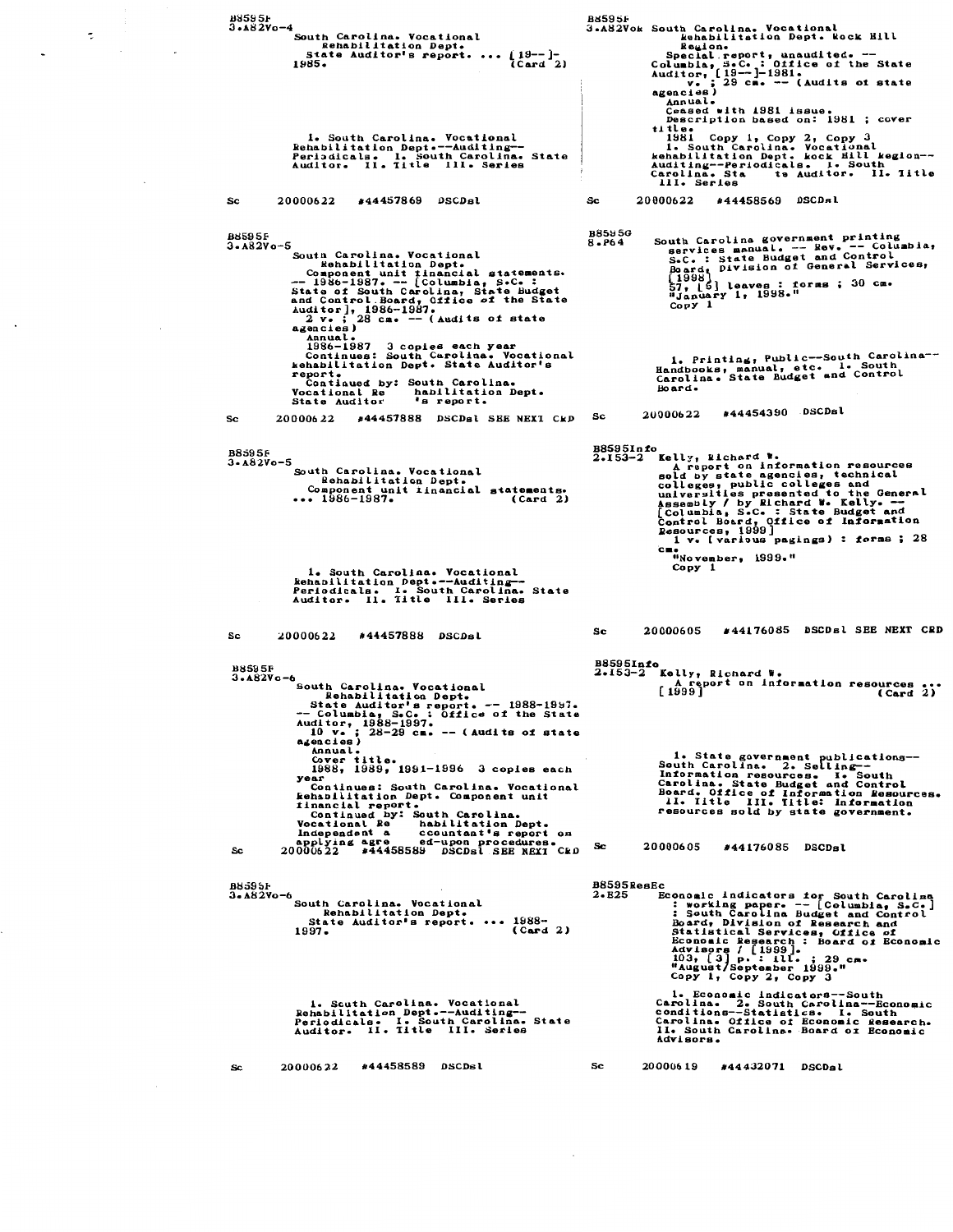| D842<br>2.x36 | South Carolina Study Committee on Drug- 2.E53                                                                                                                                                                                                                                                                                                                                                                                                                                                                                                  | L524<br>Electronic ACTS room : electronic                                                                                                                                                                                                                                                                                                                                                                                                                                                                                                                                                 |
|---------------|------------------------------------------------------------------------------------------------------------------------------------------------------------------------------------------------------------------------------------------------------------------------------------------------------------------------------------------------------------------------------------------------------------------------------------------------------------------------------------------------------------------------------------------------|-------------------------------------------------------------------------------------------------------------------------------------------------------------------------------------------------------------------------------------------------------------------------------------------------------------------------------------------------------------------------------------------------------------------------------------------------------------------------------------------------------------------------------------------------------------------------------------------|
| ÷.            | free Schools and Communities.<br>Report of the Study Committee on<br>Drug-free Schools and Communities. --<br>[Columbia, S.C.]: The Committee, 1991.<br>$37, [30]$ leaves; 28 cm.<br>Includes bibliographical references (<br>Leaves $[29-30]$ ).<br>Copy 1, Copy 2, Copy 3                                                                                                                                                                                                                                                                    | access to bills, acts, journals,<br>calenders and meetings. -- [Columbia,<br>S.C. S. Legislative Printing and<br>Information Technology Resources,<br>[1993]<br>27 leaves ; 28 cm.<br>Cover title.<br>"December, 1993."<br>Includes index.<br>Copy 1                                                                                                                                                                                                                                                                                                                                      |
|               | 1. Drug abuse--South Carolina--<br>Prevention. 2. Substance abuse-South<br>Carolina--Prevention. I. Title                                                                                                                                                                                                                                                                                                                                                                                                                                      |                                                                                                                                                                                                                                                                                                                                                                                                                                                                                                                                                                                           |
| Sc.           | 20000605<br>#44176389 DSCDsl                                                                                                                                                                                                                                                                                                                                                                                                                                                                                                                   | 20000605<br>Sc.<br>#44176418 DSCDal SEE NEXI CED                                                                                                                                                                                                                                                                                                                                                                                                                                                                                                                                          |
| 2.E36         | G7461Pe<br>South Carolina. Performance and<br>Accountability Standards for<br>Schools Commission.<br>Report to the honorable David M.<br>Beasley, governor, state of South<br>Carolina / The Performance and<br>Accountability Standards for Schools                                                                                                                                                                                                                                                                                           | L524<br>2.B53<br>Electronic ACTS room :  [1993]<br>(Card 2)                                                                                                                                                                                                                                                                                                                                                                                                                                                                                                                               |
|               | Commission. - [Columbia, S.C. : The<br>Commission, 1997]<br>61 leaves ; 28 cm.<br>"August 29, 1997."<br>Copy 1<br>1. Educational accountability--South                                                                                                                                                                                                                                                                                                                                                                                         | 1. Legislation--South Carolina. 2.<br>Legislative reference bureaus--South<br>Carolina. 3. Information storage and<br>retrieval systems--Legislative bodies--<br>South Carolina. 4. Information storage<br>and retrieval systems--Law--South<br>Carolina. I. South Carolina.<br>Legislative Printing and Information                                                                                                                                                                                                                                                                      |
|               | Carolina. I. Title                                                                                                                                                                                                                                                                                                                                                                                                                                                                                                                             | Technology Resources.                                                                                                                                                                                                                                                                                                                                                                                                                                                                                                                                                                     |
| Sc.           | 20000605<br>#44176433 DSCDsl                                                                                                                                                                                                                                                                                                                                                                                                                                                                                                                   | Sc.<br>20000605<br>#44176418 DSCDsl                                                                                                                                                                                                                                                                                                                                                                                                                                                                                                                                                       |
| 2. P63        | G7463Ie<br>South Carolina. Governor's Commission<br>on Teacher Quality.<br>Preliminary report of the Governor's<br>Commission on Teacher Quality. --<br>[Columbia, S.C. : The Commission, 1999]<br>23 leaves ; 28 cm.                                                                                                                                                                                                                                                                                                                          | M5283AdP<br>Physical Plant Services, capital<br>2. P49<br>development. -- [Columbia, S.C.] :<br>South Carolina Department of Mental<br>Realth, Physical Plant Services,<br>  1988? ]<br>[38] leaves : col. ill., maps ; 28                                                                                                                                                                                                                                                                                                                                                                |
|               | Cover title.<br>"December $20$ , $1999$ ."<br>Copy 1, Copy 2, Copy 3                                                                                                                                                                                                                                                                                                                                                                                                                                                                           | $_{\rm cm}$ .<br>Cover title.<br>Copy 1                                                                                                                                                                                                                                                                                                                                                                                                                                                                                                                                                   |
|               | 1. Ieacher effectiveness--South<br>Carolina. 2. Teachers-South Carolina.<br>I. Iitle                                                                                                                                                                                                                                                                                                                                                                                                                                                           | 1. Mental health facilities-South<br>Carolina. I. South Carolina. State<br>Dept. of Mental Health. Physical Plant<br>Services. II. Title: Capital<br>development.                                                                                                                                                                                                                                                                                                                                                                                                                         |
| Sc.           | #44454447 DSCDsl<br>20000622                                                                                                                                                                                                                                                                                                                                                                                                                                                                                                                   | #44176370 DSCDsl<br>20000605<br>Sc.                                                                                                                                                                                                                                                                                                                                                                                                                                                                                                                                                       |
|               | н 3496<br>6.K33<br>no. 61-16<br>South Carolina. Dept. of Health and<br>Environmental Control.<br>Regulation number 61-16 : standards<br>for licensing hospitals and<br>institutional general infirmaries.<br>[Columbia, S.C. : The Dept., $1\overline{9}\overline{9}\overline{2}$ ]<br>iv, $122$ p. : 28 cm.<br>Cover title.<br>"Promulgated by the Board of Health<br>and Environmental Control, administered<br>by the Division of Health Licensing."<br>"Published in the State register,<br>volume 16, issue 4, April 24, 1992."<br>Copy 1 | South Carolina. State Reorganization<br>R <sub>2985</sub><br>2.022<br>The sunrise review process: review of<br>occupational registration and licensing<br>for residential specialty contractors:<br>sunrise subcommittee report.<br>[Columbia, S.C. : South Carolina State<br>Reorganization Commission, 1989]<br>66 leaves; 28 cm. -- (Report to the<br>General Assembly.)<br>"November $8, 1989.$ "<br>1. Contractors-Licenses-South<br>Carolina. I. Title II. Title: Review<br>of occupational registration and<br>licensing for residential speciality<br>III. Series<br>contractors. |
| Sc.           | #44454513 DSCDst SEE NEXT CED<br>20000622                                                                                                                                                                                                                                                                                                                                                                                                                                                                                                      | #44176385 DSCDsl<br>20000605<br>Sc                                                                                                                                                                                                                                                                                                                                                                                                                                                                                                                                                        |
|               | <b>H3496</b><br>0.133<br>no. 61-16<br>South Carolina. Dept. of Health and<br>Environmental Control.<br>Regulation number $61-16$ :  [1992]<br>$(\text{Card } 2)$                                                                                                                                                                                                                                                                                                                                                                               | 1587<br>South Carolina. Dept. of<br>$2. C56 - 2$<br>Iransportation.<br>Coordination of transportation:<br>interim report to the House Education<br>and Public Works Committee and the<br>Senate Transportation Committee. --<br>Columbia, S.C.] : South Carolina<br>Department of Irensportation, [1999]<br>$[8]$ leaves ; 28 cm.<br>Cover title.<br>"April 1999."<br>Copy 1, Copy 2, Copy 3                                                                                                                                                                                              |
|               | 1. Hospitals--South Carolina--<br>Standards. 1. litle 11. litle:<br>Standards for licensing hospitals and<br>institutional infirmaries.                                                                                                                                                                                                                                                                                                                                                                                                        | 1. Iransportation--South Carolina--<br>Planning. I. Title                                                                                                                                                                                                                                                                                                                                                                                                                                                                                                                                 |
|               | #44454513 DSCDsl<br>20000622<br>$_{\rm sc}$                                                                                                                                                                                                                                                                                                                                                                                                                                                                                                    | #44454497 DSCDsl<br>20000622<br>Sc.                                                                                                                                                                                                                                                                                                                                                                                                                                                                                                                                                       |

 $\label{eq:2} \frac{1}{2} \int_{\mathbb{R}^3} \frac{1}{\sqrt{2}} \, \frac{1}{\sqrt{2}} \, \frac{1}{\sqrt{2}} \, \frac{1}{\sqrt{2}} \, \frac{1}{\sqrt{2}} \, \frac{1}{\sqrt{2}} \, \frac{1}{\sqrt{2}} \, \frac{1}{\sqrt{2}} \, \frac{1}{\sqrt{2}} \, \frac{1}{\sqrt{2}} \, \frac{1}{\sqrt{2}} \, \frac{1}{\sqrt{2}} \, \frac{1}{\sqrt{2}} \, \frac{1}{\sqrt{2}} \, \frac{1}{\sqrt{2}} \, \frac{1}{\sqrt{2}} \, \frac$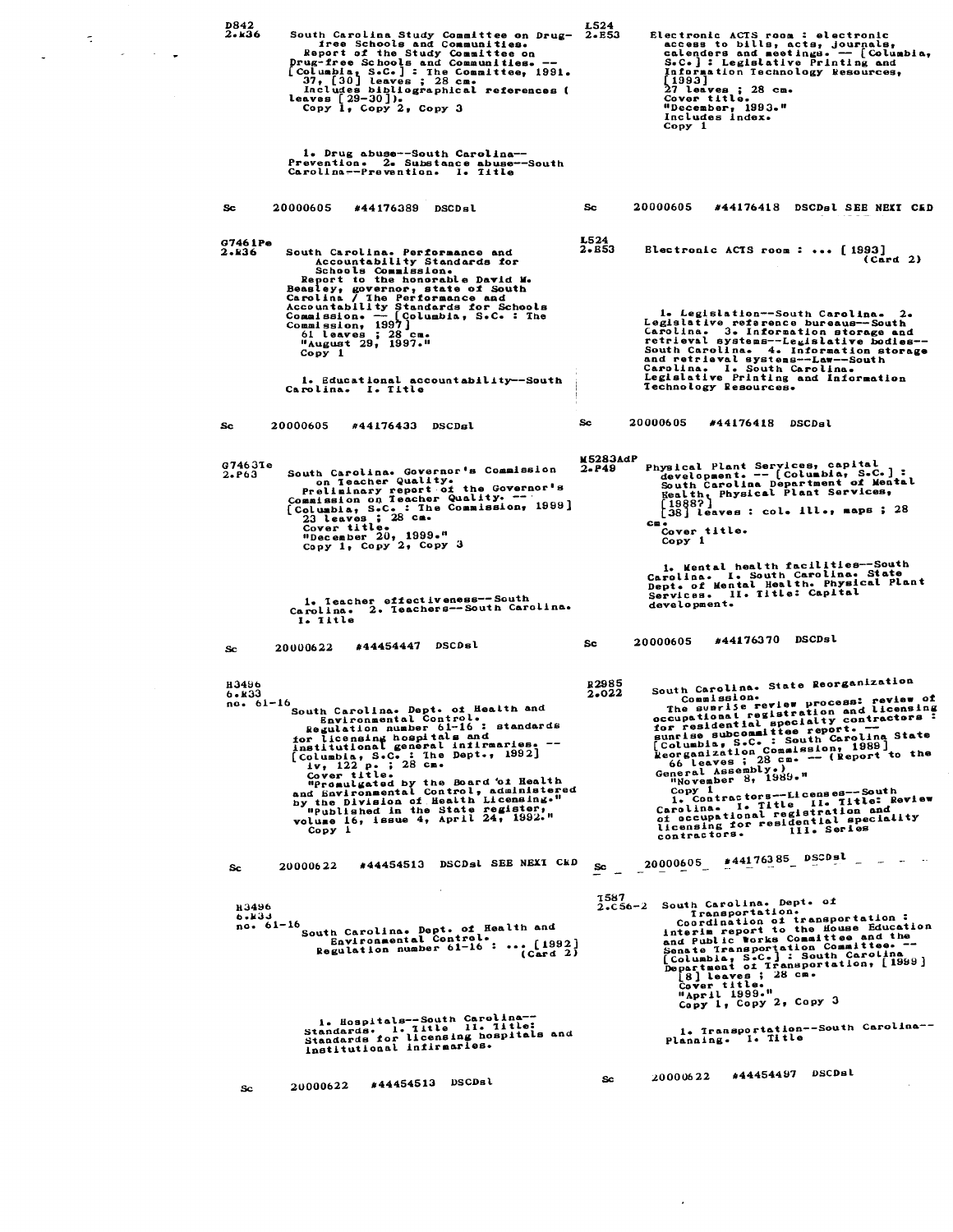

 $7 - 12$ 

ر.<br>س

SHIPPING LIST

والتفتيح المراديات

a como compañado de alteraciones de la compañada de mais de mais de la construcción de la construcción de la c

South Carolina. General Assembly.<br>
Legislative Audit council.<br>
Report to the General Assembly: a<br>
review of the Department of Revenue's<br>
vehicle assessment guides. -- Columbia,<br>
S.C.: South Carolina Legislative Audit<br>
S.C. A3Au 255<br>8.R38 #44185831 DSCDsl  ${\bf Sc}$ 20000606  $A3B4832$ <br>8.A22-2 Accountability manual : annual school<br>and district report card system for<br>South Carolina public achools and<br>school districts. -- 2000/2001-<br>-- Columbia, S.C. : South Carolina<br>Education Oversight Committee, 2000 $v_*$  ; 28 cm.<br>Annual. Annual.<br>Cover title.<br>2000/01 Copy 1, Copy 2, Copy 3 1. Educational accountability--South<br>Carolina. 2. School districts--South<br>Carolina--Evaluation. I. South<br>Carolina Education Oversight Committee. 20000616 #44422532 DSCDsl **Sc** Ad495E<br>2.553-2<br>2000 South Carolina. Emergency Preparedness<br>
Division.<br>
South Carolina emergency operations<br>
plan / South Carolina Emergency<br>
Preparedness Division. -- Columbia,<br>
S.C. | : The Division, [2000]-<br>
Itle extracted from letter of<br>
m 1. Disaster relief--South Carolina---<br>Planning. 2. Assistance in<br>emergencies--South Carolina--Planning.<br>I. Title 20000606 #44184083 DSCDsl  $Sc$ Ad495E<br>8.H86-2 South Carolina hurricane plan. --<br>
[Columbia, S.C.] : South Carolina<br>
Hmergency Preparedness Division,<br>
[2000]-<br>
1 v. (loss-leaf) : ill. ; 30 cm.<br>
"June 2000."<br>
"June 2000"<br>
"June 2000"<br>
"The Copy 1, Copy 2, Copy 3 1. Hurricane protection--South<br>Carolina--Planning. 1. South Carolina.<br>Emergency Preparedness Division. 20000606 #44183721 DSCDsl **Sc**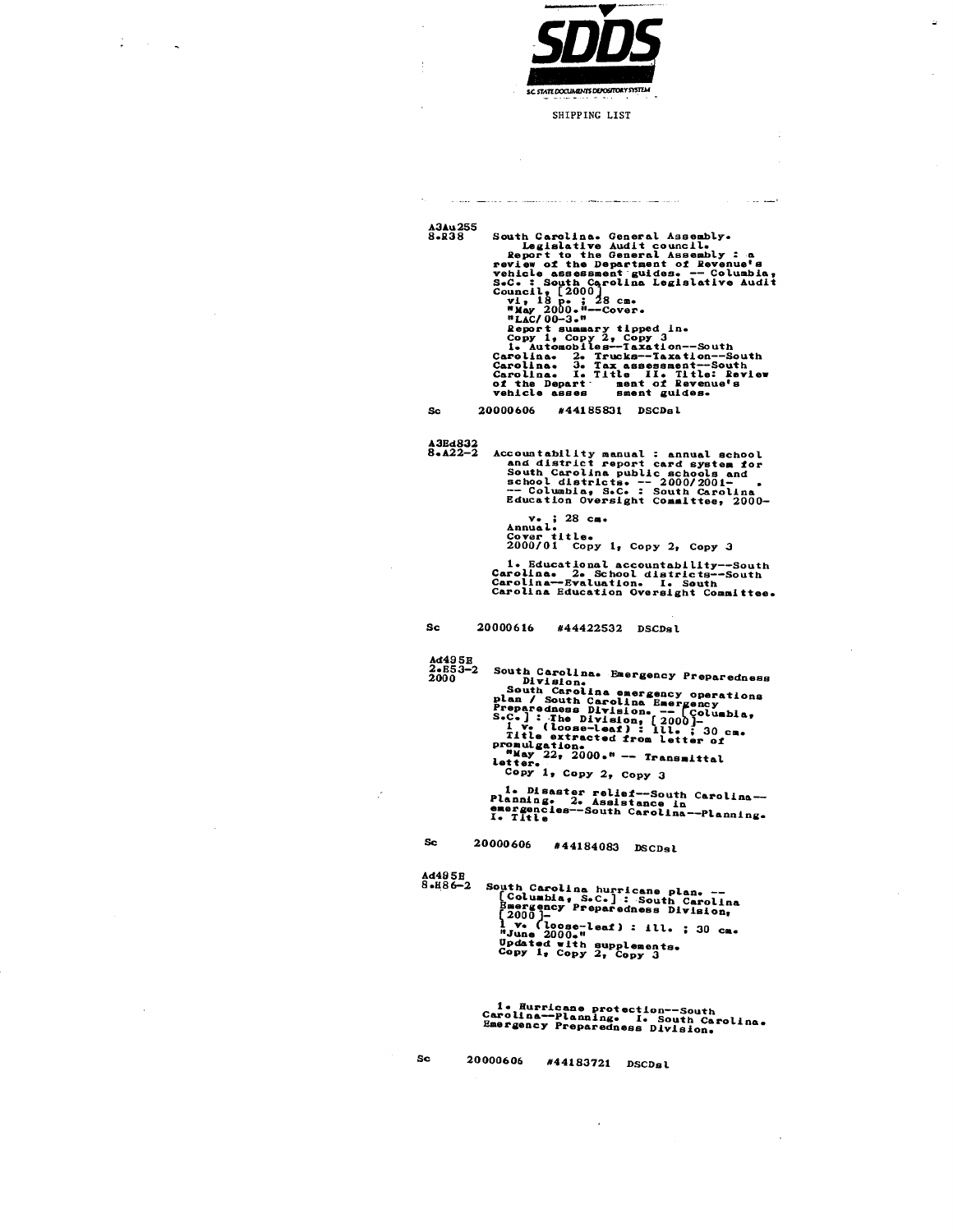| Ar255R                             | 2.232-4 General records retention schedules for $3.415$<br>school district records. -- Columbia, no.529<br>S.C. : South Carolina Department of<br>Archives and History, Archives and<br>Records Management Division, [1999]<br>24 р. ; 28 см.<br>Cover title.<br>Copy 1, Copy $2_7$ Copy 3<br>I. Records retention--South Carolina.<br>2. Schools--Records and<br>correspondence. I. South Carolina.<br>Archives and Records Management<br>Division.                                                                                                    | C5935Ex<br>Thames, Brenda J.<br>Building family strengths :<br>resiliency / [prepared by Brenda J.<br>Thames, Deborah J. Thomason]. --<br>[Clemson, S.C.] : Clemson Extension,<br>[ 2000 ]<br>$3 p. : ill.$ ; 28 cm. -- (FL; 529)<br>Caption title.<br>"March 2000."<br>Copy 1, Copy 2, Copy 3<br>1. Pamily. 2. Resilience<br>(Personality trait) I. Thames, Brenda<br>J. II. Clemson University. Cooperative<br>Extension Service. III. Title IV.<br>Title: Resiliency. V. Series: FL<br>(Clemson University. Cooperative<br><b>Extension Ser</b><br>vice) ; $521.$                                                  |
|------------------------------------|---------------------------------------------------------------------------------------------------------------------------------------------------------------------------------------------------------------------------------------------------------------------------------------------------------------------------------------------------------------------------------------------------------------------------------------------------------------------------------------------------------------------------------------------------------|-----------------------------------------------------------------------------------------------------------------------------------------------------------------------------------------------------------------------------------------------------------------------------------------------------------------------------------------------------------------------------------------------------------------------------------------------------------------------------------------------------------------------------------------------------------------------------------------------------------------------|
| Sc                                 | 20000612<br>#44389410 DSCDsl                                                                                                                                                                                                                                                                                                                                                                                                                                                                                                                            | Sc.<br>20000606<br>#44185220<br>DSCDsl                                                                                                                                                                                                                                                                                                                                                                                                                                                                                                                                                                                |
| C5935 Ex<br>$3 - 046$<br>no. 704   | Barron, F. H. (Felix H.)<br>Basic information for nutrition<br>labeling : a guide for the speciality<br>food business / [prepared by Felix<br>Barron ]. -- [clemson, S.C.] : Clemson<br>Extention, [2000]<br>10 pe : 23 cm- -- (EC ; 704)<br>Cover title.<br>"April 2000."<br>Copy 1, Copy 2, Copy 3<br>Ι.<br>1. Nutrition. 2. Food-Labeling.<br>Clamson University. Cooperative<br>Extension Service. II. Title III.<br>Series: Circular (Clemson University.<br>Cooperative Extension Service) ; 704.                                                 | C5935Ex<br>3.F15<br>Thames, Brenda J.<br>no.530<br>Building family strengths :<br>spirituality / [prepared by Brenda J.<br>Ihames, Deborah J. Ihomason]. --<br>Clemgon, S.C. ] : Clemson Extension,<br>L 1999 ]<br>3 p. : ill. ; 28 cm. -- (Family<br>relationships) (FL ; 530)<br>Caption title.<br>"March 2000."<br>Copy 1, Copy 2, Copy 3<br>1. Family. 2. Spirituality. I.<br>Thomason, Deborah J. II. Clemson<br>University. Cooperative Extension<br>Service. III. Title IV. Title:<br>Spirituality. V. Series VI. Series:<br>FL (Clemson U<br>niversity. Cooperative<br><b>Extension Ser</b><br>$vice)$ ; 530. |
| Sc                                 | #44185622 DSCDsl<br>20000606                                                                                                                                                                                                                                                                                                                                                                                                                                                                                                                            | Sc<br>20000606<br>#44183839 DSCDsl                                                                                                                                                                                                                                                                                                                                                                                                                                                                                                                                                                                    |
| C5935Ex<br>3.C46<br>no. 705        | Barron, F. H. (Felix H.)<br>Acid, acidified and low-acid foods :<br>canning guidelines for food processors<br>[prepared by Felix Barron]. --<br>Clemson, S.C.   : Clemson Extension,<br>[2000]<br>$7 \text{ p} = 23 \text{ cm} = (EC ; 705)$<br>Cover title.<br>"April 2000."<br>Copy 1, Copy 2, Copy 3<br>1. Canning and preserving. I.<br>Clemson University. Cooperative<br>Extension Service. II. Title III.<br>Series: Circular (Clemson University.<br>Cooperative Extension Service) ; 705.                                                      | C736<br>$2 - 576 - 2$<br>Growth Strategies Organization.<br>Strategic plan for economic<br>development in South Carolina:<br>executive summary / prepared for the<br>South Carolina Department of Commerce<br>by Growth Strategies Organization, Inc.<br>- [Columbia, S.C.] : South Carolina<br>Department of Commerce, [1999].<br>[3], 6 р. ; 28 сш.<br>Cover title.<br>"November 1999."<br>$Copy 1e Copy 2e Copy 3$<br>1. South Carolina--Economic policy--<br>Planning. I. South Carolina. Dept. of<br>Commerce. II. Title                                                                                         |
| Sc.                                | #44185529<br><b>DSCDsL</b><br>20000606                                                                                                                                                                                                                                                                                                                                                                                                                                                                                                                  | 20000606<br>#44185856 DSCDsl<br>Sc                                                                                                                                                                                                                                                                                                                                                                                                                                                                                                                                                                                    |
| <b>C5935 Ex</b><br>3.F15<br>no.527 | <b>Thomason, Deborah J.</b><br>Building family strengths : history /<br>prepared by Deborah J. Thomason,<br>Brenda J. Thames]. -- [Clemson, S.C.] :<br>Clemson Extension, [2000]<br>3 p. : ill. ; 28 cm. -- (Family<br>relationships) (FL ; 527)<br>Caption title.<br>"March 2000."<br>Copy 1, Copy 2, Copy 3<br>1. Family. 2. Genealogy. I. Thames,<br>Brenda J. II. Clemson University.<br>Cooperative Extension Service. III.<br>Title IV. Title: History. V. Series<br>VI. Series: FL (Clemson University.<br>Cooperative Extension Service) ; 527. | <b>Ed8368</b><br>South Carolina ETV -- launching the<br>2.043<br>digital era. -- [Columbia, S.C.] :<br>SCETV, [2000?]<br>$1$ sheet: $111 - 23 \times 21$ cm. folded<br>to $12 \times 21$ cm.<br>Caption title.<br>Copy 1, Copy 2, Copy 3<br>1. Digital television--South<br>Carolina. I. South Carolina<br>Educational Television Network.                                                                                                                                                                                                                                                                            |
| Sc.                                | #44185515 DSCDsl<br>20000606                                                                                                                                                                                                                                                                                                                                                                                                                                                                                                                            | 20000606<br>Sc.<br>#44185808 DSCDsl                                                                                                                                                                                                                                                                                                                                                                                                                                                                                                                                                                                   |
| C5935Rx<br>3.F15<br>no.528         | Thomason, Deborah J.<br>Building family strengths : optimism<br>/ [prepared by Deborah J. Thomason,<br>Brenda J. Thames]. - [Clemson, S.C.] :<br>Clemson Extension, [2000]<br>3 p. : ill. ; 28 cm. - [Family<br>relationships] (FL ; 528)<br>Caption title.<br>"March 2000."<br>Copy 1, Copy 2, Copy 3<br>1. Family. 2. Optimism. I. Thames,<br>Brenda J. II. Clemson University.<br>Cooperative Extension Service. III.<br>Title IV. Title: Optimism. V. Series<br>VI. Series: FL (Clemson University.                                                 | <b>Ed8368</b><br>DTV : digital TV FAQ. $-$ [Columbia,<br>2. D78<br>S.C. J: South Carolina ETV, [2000]<br>[2] р. ; 28 сш.<br>Caption title.<br>"March 2000."<br>Copy 1, Copy 2, Copy 3<br>1. Digital television--South<br>Carolina. I. South Carolina<br>Educational Television Network. II.                                                                                                                                                                                                                                                                                                                           |
| Sc.                                | Cooperative Extension Service) ; 528.<br>20000606<br>#44184943 DSCDsl                                                                                                                                                                                                                                                                                                                                                                                                                                                                                   | Title: Digital TV.<br>Sc<br>20000612<br>#44389402 DSCDsl                                                                                                                                                                                                                                                                                                                                                                                                                                                                                                                                                              |
|                                    |                                                                                                                                                                                                                                                                                                                                                                                                                                                                                                                                                         |                                                                                                                                                                                                                                                                                                                                                                                                                                                                                                                                                                                                                       |

 $\mathcal{L}^{\text{max}}_{\text{max}}$  , where  $\mathcal{L}^{\text{max}}_{\text{max}}$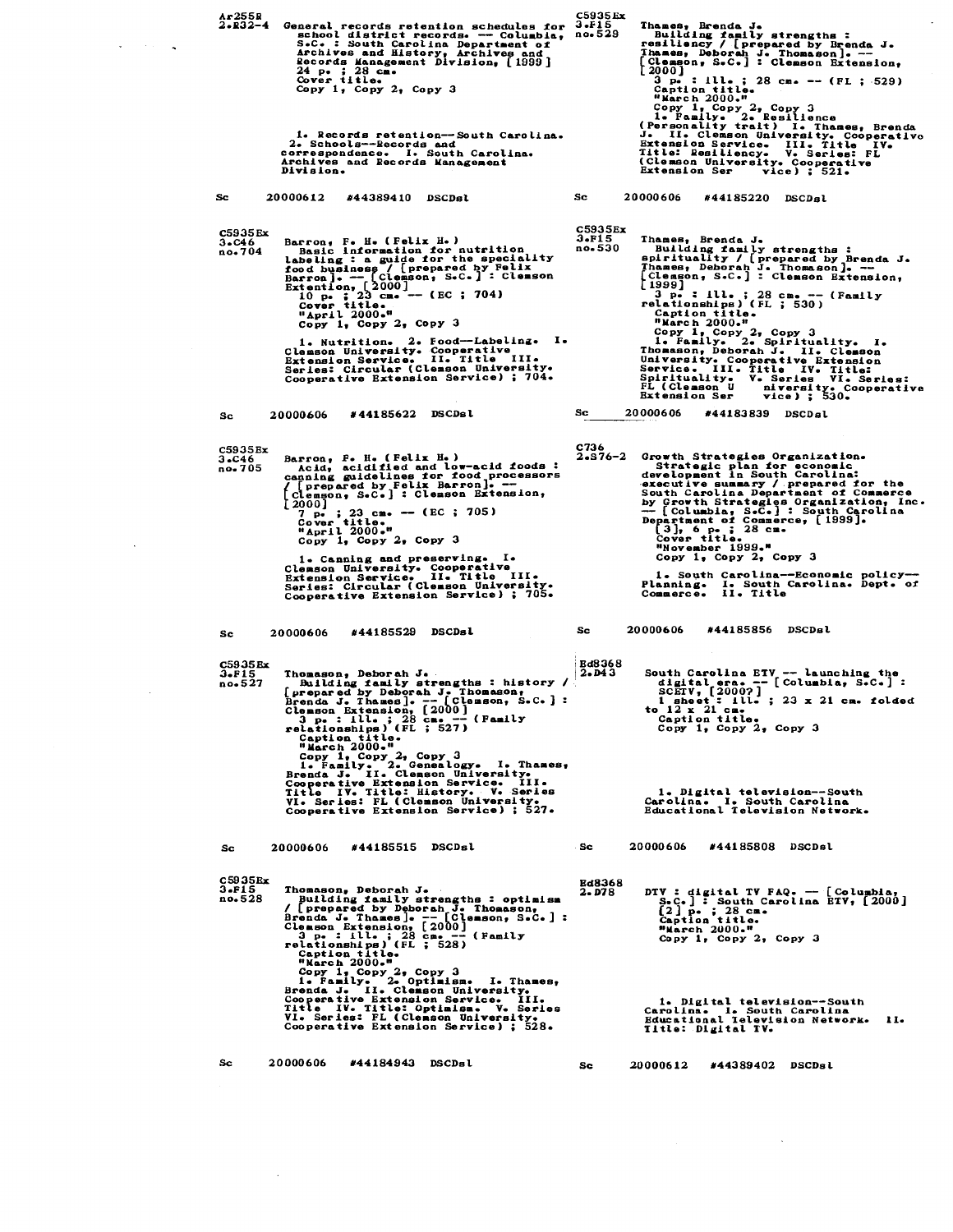| E48368                     | 2.D78-2 The DIV revolution : digital<br>television-high-definition<br>television--what's the difference? --<br>[Columbia, S.C.] : South Carolina<br>ETV, [2000?]<br>$1$ sheet; $28$ cm.<br>Caption title.<br>Copy 1, Copy 2, Copy 3                                                                                                                                                                                                                                                                           | L 114 HO<br>$2-022$            | South Carolina Board of Occupational<br>Therapy. -- Columbia, S.C. : South<br>Carolina Department of Labor,<br>Licensing and Regulation, Board of<br>Occupational Therapy, [2000?]<br>1 sheet; $22 \times 36$ cm. folded to $22 \times$<br>$9 \, c =$<br>Copy 1, Copy 2, Copy 3                                                                                                                                                                                                                                                  |
|----------------------------|---------------------------------------------------------------------------------------------------------------------------------------------------------------------------------------------------------------------------------------------------------------------------------------------------------------------------------------------------------------------------------------------------------------------------------------------------------------------------------------------------------------|--------------------------------|----------------------------------------------------------------------------------------------------------------------------------------------------------------------------------------------------------------------------------------------------------------------------------------------------------------------------------------------------------------------------------------------------------------------------------------------------------------------------------------------------------------------------------|
|                            | 1. Digital television. 2. High<br>definition television. I. South<br>Carolina Educational Television<br>Network.                                                                                                                                                                                                                                                                                                                                                                                              |                                | 1. South Carolina Board of<br>Occupational Therapy. I. South<br>Carolina Board of Occupational Therapy.                                                                                                                                                                                                                                                                                                                                                                                                                          |
| Sc                         | 20000612<br>#44389349<br>DSCDsl                                                                                                                                                                                                                                                                                                                                                                                                                                                                               | Sc                             | 20000616<br>#44422429<br>DSCDsl                                                                                                                                                                                                                                                                                                                                                                                                                                                                                                  |
| <b>H5373</b><br>$2 - 0.35$ | South Carolina Centers of Excellence,<br>1997. - Columbia, S.C. : South<br><b>Carolina Commission on Higher</b><br>Education, 1997.<br>10 pieces in envelope ; 23 cm.<br>Copy 1, Copy 2, Copy 3                                                                                                                                                                                                                                                                                                               | M3385<br>2. V4 7<br>2000       | Visitor's guide, FMU. -- Florence, S.C.<br>: Francis Marion University, [2000?]<br>1 sheet : col. 11 maps ; 23 x 51<br>cm. folded to 23 x 11 cm.<br>Copy 1, Copy 2, Copy 3                                                                                                                                                                                                                                                                                                                                                       |
|                            | 1. South Carolina. Centers for<br>Excellence. 2. Resource programs<br>(Education). 1. South Carolina<br>Commission on Higher Education.                                                                                                                                                                                                                                                                                                                                                                       |                                | 1. Francis Marion University. I.<br>Francis Marion University. Il. Title:<br>FMU.                                                                                                                                                                                                                                                                                                                                                                                                                                                |
| Sc.                        | 20000616<br>#44422510 DSCDsl                                                                                                                                                                                                                                                                                                                                                                                                                                                                                  | Sc                             | 20000609<br>#44272263 DSCDsl                                                                                                                                                                                                                                                                                                                                                                                                                                                                                                     |
| <b>H5373</b><br>$2.87 - 5$ | South Carolina Commission on Higher<br>Education.<br>Report on "cutting edge" endowed<br>professorships. -- Columbia, S.C.:<br>South Carolina Commission on Higher<br>Education, [1997]<br>12 p. ; 28 cm.<br>Caption title.<br>"February 6, 1997."<br>Copy 1, Copy 2, Copy 3                                                                                                                                                                                                                                  | N2197<br>$2 - 55$              | Wood duck boxes in South Carolina. --<br>Georgetown, S.C. : South Carolina<br><b>Pepartment of Natural Resources,</b><br>20002]<br>$2$ $p. : 111. : 28 cm.$<br>Caption title.<br>Copy 1, Copy 2, Copy 3                                                                                                                                                                                                                                                                                                                          |
|                            | 1. Education, Higher--Endowments--<br>South Carolina. 2. College teachers-<br>South Carolina--Finance. I. Title                                                                                                                                                                                                                                                                                                                                                                                               |                                | 1. Wood duck--South Carolina. 2.<br>Birdhouses--Design and construction.<br>I. South Carolina. Dept. of Natural<br>Resources.                                                                                                                                                                                                                                                                                                                                                                                                    |
| Sc.                        | #44407844 DSCDsl<br>20000614                                                                                                                                                                                                                                                                                                                                                                                                                                                                                  | Sc                             | 20000606<br>#44185774 DSCDsl                                                                                                                                                                                                                                                                                                                                                                                                                                                                                                     |
| H5373<br>2.R36–2           | Request for proposals, project year<br>2000-2001 / administered by S.C.<br>Commission on Higher Education. --<br>Columbia, S.C.: The Commission,<br>2000 J<br>20 leaves : forms ; 28 cm.<br>Cover title.<br>"Proposed deadline, March 15, 2000."<br>"Center of Excellence, Education<br>Improvement Act of 1984."<br>Copy 1, Copy 2, Copy 3<br>1. South Carolina. Centers of<br>Excellence Program. 2. Education.<br>Righer--South Carolina--Finance. I.<br>South Carolina Commission on Higher<br>Education. | <b>N2197H</b><br>2.016<br>1999 | <b>Department of Natural Resources</b><br>careers. -- Columbia, S.C. : South<br>Carolina Department of Natural<br>Resources, Office of Human Resources<br>[1999]<br>12 p. : col. ill. ; 14 x 22 cm.<br>Cover title.<br>"99AD2521."<br>Copy 1, Copy 2, Copy 3<br>1. South Carolina. Dept. of Natural<br>Resources--Officials and employees. 2.<br><b>Job vacancies--South Carolina. 3.</b><br>Occupations--South Carolina. I. South<br>Carolina. Dept. of Natural Resources.<br>Office of Human Resources. Il. Title:<br>Careers. |
| ÷.<br>Sc.                  | #44407883 DSCDsl<br>20000614                                                                                                                                                                                                                                                                                                                                                                                                                                                                                  | Sc                             | 20000606<br>#44185700 DSCDsl                                                                                                                                                                                                                                                                                                                                                                                                                                                                                                     |
| 116295<br>8.H47            | Directory of historical records<br>repositories in South Carolina /<br>edited by Jeanette Bergeron. --<br>[Columbia, S.C.]: SC State<br>Historical Records Advisory Board,<br>$\begin{bmatrix} 2000 \\ 50 \text{ p} & 28 \text{ cm} \\ 1 \text{ June} & 2000 \text{ s} \\ 0 & 0 & 0 \end{bmatrix}$<br>Copy 1, Copy 2, Copy 3                                                                                                                                                                                  | N 2197 He<br>2.836<br>2000     | Heritage Trust : protecting South<br>Carolina's natural and cultural<br>heritage. -- Columbia, S.C. : S.C.<br>Department of Natural Resources,<br>Wildlife Diversity Section, Heritage<br>Trust Program, [2000]<br>1 sheet $\frac{1}{2}$ ill., map $\frac{1}{2}$ 22 x 28 cm.<br>folded to 22 x 10 cm.<br>Copy $1$ , Copy $2$ , Copy $3$                                                                                                                                                                                          |
|                            | 1. Archives--South Carolina--<br>Directories. I. Bergeron, Jeanette M.<br>II. South Carolina. State Historical<br>Records Advisory Board.                                                                                                                                                                                                                                                                                                                                                                     |                                | i. South Carolina. Heritage Trust<br>Program. I. South Carolina. Heritage<br>Trust Program.                                                                                                                                                                                                                                                                                                                                                                                                                                      |
| Sc                         | #44185794 DSCDsl<br>20000606                                                                                                                                                                                                                                                                                                                                                                                                                                                                                  | Sc.                            | 20000606<br>#44185732 DSCDsl                                                                                                                                                                                                                                                                                                                                                                                                                                                                                                     |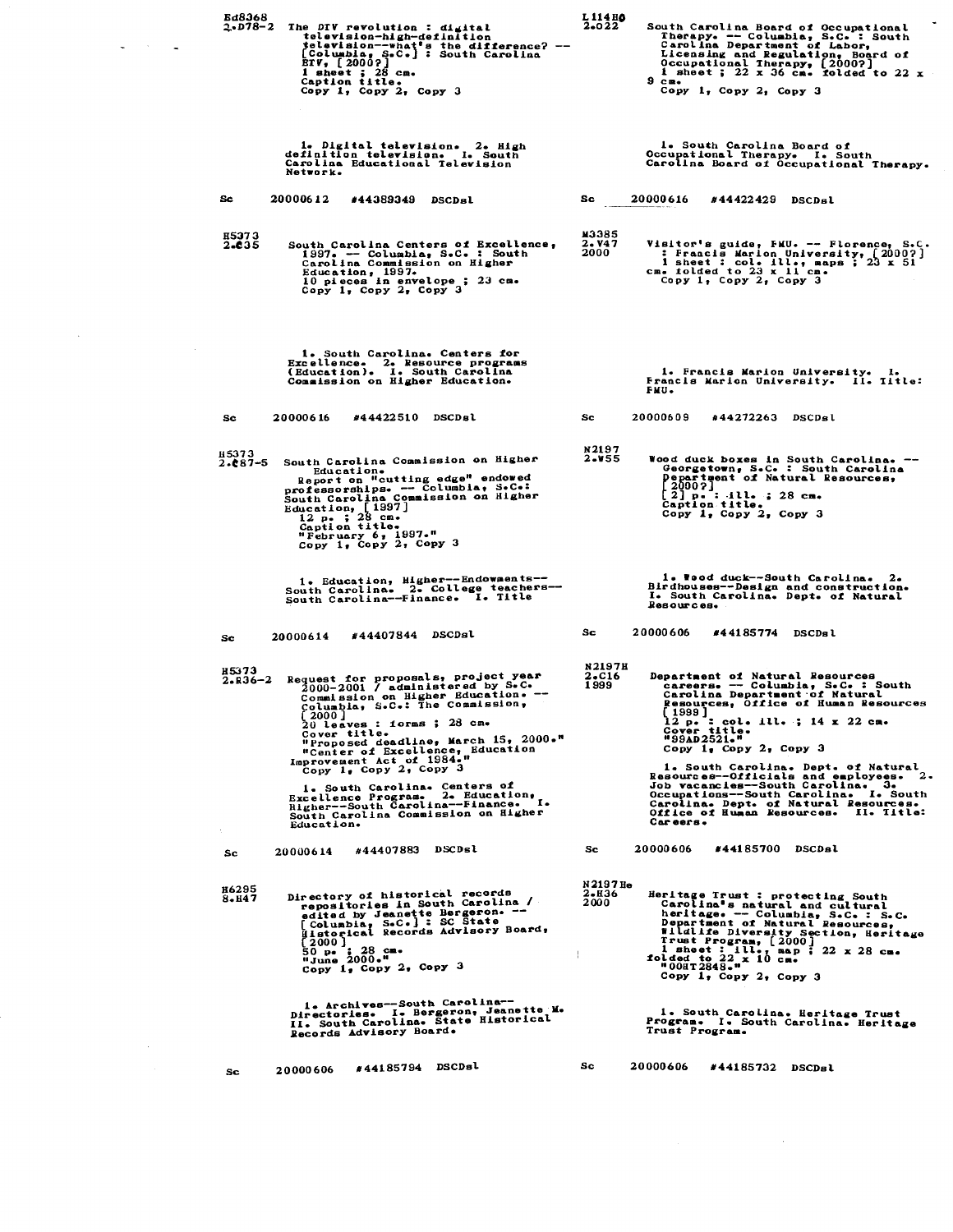|    | <b>N2197LaM</b><br>[ 1999 ]                                      | Center.<br>Carolina Department of Natural<br>$[9]$ p. : form ; 28 cm.<br>Cover title.<br>"5/99."--- p. [9].<br>Copy 1, Copy 2, Copy 3<br>1. South Carolina. Map and<br>Title: Index & order form.         | 2.M16-2 South Carolina. Map and Information<br>Map and Information Center index &<br>order form. -- [Columbia, S.C.]; South<br>Resources, Map and Information Center,<br>Information Center--Catalogue 2. South<br>Carolina-Maps--Indexes. 3. South<br>Carolina-Index maps. I. Title II.                                                                                      | V8515<br>$2 - P15$<br>1999   | Palmetto Center for men and women with<br>addiction problems. -- Rev. -- West<br>Columbia, South Carolina : S.C.<br>Vocational Rehabilitation<br>Department., [1999]<br>1 sheet: ill.; 23 x 31 cm. folded<br>to 23 x 11 cm.<br>"February 1999."<br>Сору 1, Сору 2, Сору 3<br>l. Palmetto Center. 2.<br>Rehabilitation centers-South Carolina.<br>3. Alcoholism--Hospitals--South<br>Carolina. 4. Drug abuse--Treatment--<br>South Carolina. I. South Carolina.<br>Vocational Rehabilitation Dept.                                                                                                    |
|----|------------------------------------------------------------------|-----------------------------------------------------------------------------------------------------------------------------------------------------------------------------------------------------------|-------------------------------------------------------------------------------------------------------------------------------------------------------------------------------------------------------------------------------------------------------------------------------------------------------------------------------------------------------------------------------|------------------------------|------------------------------------------------------------------------------------------------------------------------------------------------------------------------------------------------------------------------------------------------------------------------------------------------------------------------------------------------------------------------------------------------------------------------------------------------------------------------------------------------------------------------------------------------------------------------------------------------------|
| Sc | 20000606                                                         | #44185670 DSCDsl                                                                                                                                                                                          |                                                                                                                                                                                                                                                                                                                                                                               | Sc                           | 20000606<br>#44183734 DSCDsl                                                                                                                                                                                                                                                                                                                                                                                                                                                                                                                                                                         |
|    | N2197T<br>2.F47                                                  | $22 \times 10$ cm.<br>Copy 1, Copy 2, Copy 3                                                                                                                                                              | Fishing Tackle Loaner Program. --<br>Columbia, S.C. : SCDNR Fishing Tackle<br>Loaner Program, [2000?]<br>1 sheet: Ill., 22 x 28 cm. folded to                                                                                                                                                                                                                                 | <b>V8515</b><br>8.Y58        | Your handbook of vocational<br>rehabilitation services. -- West<br>Columbia, S.C. : S.C. Vocational<br>Eehabilitation Department, [1998]<br>12 p. : 111. : 22 c.m.<br>Cover title.<br>"June $1998 \cdot$ " -- p. 4 of cover.<br>Copy 1, Copy 2, Copy 3                                                                                                                                                                                                                                                                                                                                               |
|    | Program.                                                         | Carolina. Fishing Tackle Loaner                                                                                                                                                                           | 1. South Carolina. Fishing Tackle<br>Loaner Program. 2. Fishing tackle.<br>з.<br>Fishing-South Carolina. I. South                                                                                                                                                                                                                                                             |                              | 1. South Carolina. Vocational<br>Rehabilitation Dept.--Handbooks,<br>manuals, etc. 2. Vocational<br>rehabilitation--South Carolina--<br>Handbooks, manuals, etc. I. South<br>Carolina. Vocational Rehabilitation<br>Dept.                                                                                                                                                                                                                                                                                                                                                                            |
| Sc | 20000606                                                         | #44185711 DSCDsl                                                                                                                                                                                          |                                                                                                                                                                                                                                                                                                                                                                               | Sc                           | 20000619<br>#44432498 DSCDsl                                                                                                                                                                                                                                                                                                                                                                                                                                                                                                                                                                         |
|    | 1587<br>$2 - C56$                                                | South Carolina. Dept. of<br>Iransportation.<br>final report to the Senate<br>15 leaves ; 28 cm.<br>May 2000."<br>Copy 1, Copy 2, Copy 3<br>Planning. I. Title                                             | Coordination of transportation:<br>Iransportation Committee & the House<br>Education and Public Works Committee.<br>-- (Columbia, S.C. : South Carolina<br>Department of Iransportation, 2000]<br>1. Iransportation--South Carolina--                                                                                                                                         | <b>V6415</b><br><b>2.M55</b> | Stewart, Cora Wilson, 1875-1958.<br>Moonlight schools for the<br>emancipation of adult illiterates / by<br>Cora Wilson Stewart. -- [West Columbia,<br>S.C. ?: Wil Lou Gray Opportunity<br>School?, 2000?]<br>xiv, 194 p. : 111. ; 22 cm.<br>"Historical reprint." -- Cover.<br>"Inspiration for Wil Lou Gray's night<br>schools and opportunity schools in<br>South Carolina." -- Cover.<br>Reprint. Orginally published: New<br>York : Dutton, 1922.<br>Copy $1$ , Copy $2$ , Copy $3$<br>1. Education--Kentucky. 2. Literary<br>--Kentucky. I. [Wil Lou Gray<br>chool   II. Title<br>Opportunity S |
| Sc | 20000619                                                         | #44432737 DSCDsl                                                                                                                                                                                          |                                                                                                                                                                                                                                                                                                                                                                               | Sc                           | #44422501 DSCDsl<br>20000616                                                                                                                                                                                                                                                                                                                                                                                                                                                                                                                                                                         |
|    | $Un35$ McE<br>2.B55                                              | Kridel, editor and arrayer. --<br>Carolina, c2000.<br>141 p. ; 31 cm.<br>$(p_0 136 - 140)$ .<br>Copy 1, Copy 2, Copy 3<br>1. Best books--Catalogs.                                                        | Books of the century catalog / Craig<br>Columbia, S.C. : Museum of Education,<br>Wardlaw Hall, University of South<br>"September 1, 1999 - December 31,<br>2000, the curriculum collection."<br>Includes bibliographical references<br>2.<br>Education--Book reviews--Catalogs. I.<br>Kridel, Craig Alan. II. University of<br>South Carolina. Museum of Education.           | <b>W6415</b><br>2.066        | Gray, William S. (William Scott), 1885-<br>1960.<br>The opportunity schools of South<br>Carolina : an experimental study / by<br>William S. Gray, Wil Lou Gray, J.<br>Warren Tilton ; conducted by the State<br>Department of Education of South<br>Carolina. -- [West Columbia, S.C.? :<br><b>Wil Lou Gray Opportunity School?, 2000?</b><br>141 p. ill. ; 28 cm.<br>Reprint. Orginally published: New<br>York : American Association for Adult<br><b>Education, 1932.</b><br>Copy $l_2$ Copy $22$ Copy 3                                                                                           |
| Sc | 20000616                                                         | #44422560 DSCDsl                                                                                                                                                                                          |                                                                                                                                                                                                                                                                                                                                                                               | Sc                           | 20000616<br>#44422603 DSCDsl SEE NEXT CRD                                                                                                                                                                                                                                                                                                                                                                                                                                                                                                                                                            |
|    | V8515<br><b>2.C55</b><br>[ 1999 ]<br>$_{\mathbf{c}\mathbf{n}}$ . | "February 1999."<br>technology program -- Muscular<br>development.<br>Copy 1, Copy 2, Copy 3<br>1. South Carolina. Vocational<br>Rehabilitation Dept. Center for<br>rehabilitatio<br><b>South Carolin</b> | Center for Comprehensive Programs. --<br>West Columbia, S.C. : South Carolina<br><b>Vocational Rehabilitation Department,</b><br>5 pamphlets in envelope : ill. ; 24<br>Contents: Evaluation center program<br>- Pain management program -- Computer<br>training program -- Rehabilitation<br>Comprehensive Programs. 2. Vocational<br>n--South Carolina. I.<br>a. Vocational | <b>W6415</b><br>2.066        | Gray, William S. (William Scott), 1885-<br>1960.<br>The opportunity schools of South<br>[2000?]<br>(Card 2)<br>1. Adult education--South Carolina.<br>2. Evening and continuation schools--<br>South Carolina. 3. Literacy-South<br>Carolina. I. Gray, Wil Lou, 1883-1984.<br>II. Tilton, John Warren, 1891-<br>III. South Carolina. State Dept. of<br>Education. IV. American Association<br>for Adult Education. V. [Wil Lou Gray<br>Opportunity School]. VI. Title                                                                                                                                |
|    | Sc<br>20 000 616                                                 | Rehabilitatio<br>#44422578 DSCDsl                                                                                                                                                                         | n Dept.                                                                                                                                                                                                                                                                                                                                                                       | Sc <sub>_</sub>              | 20000616<br>#44422603 DSCDsl                                                                                                                                                                                                                                                                                                                                                                                                                                                                                                                                                                         |

 $\mathcal{L}^{\text{max}}_{\text{max}}$ 

 $\omega_{\rm{eff}}$  ,  $\omega_{\rm{eff}}$  ,  $\omega_{\rm{eff}}$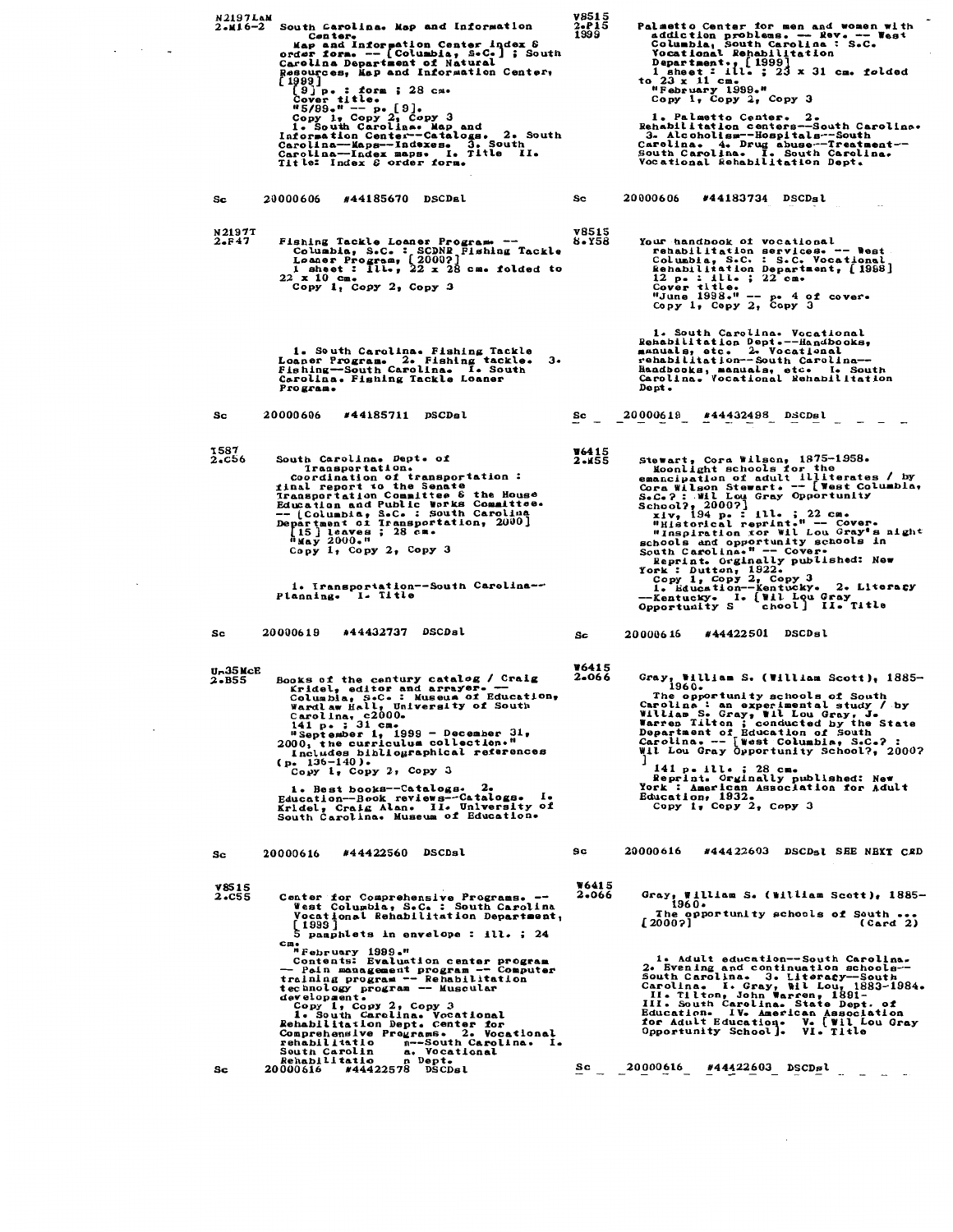|                       | <b>EXEN SERIAL</b><br>INELUDED                                                                                                                                                                                                                                                                                                                  | L114HO<br>3.071        | OT board bulletin. -- Spring 2000-<br>-- Calumbia, S.C. : South Carolina<br>Board of Occupational Therapy, 2000-                                                                                                                                                                               |
|-----------------------|-------------------------------------------------------------------------------------------------------------------------------------------------------------------------------------------------------------------------------------------------------------------------------------------------------------------------------------------------|------------------------|------------------------------------------------------------------------------------------------------------------------------------------------------------------------------------------------------------------------------------------------------------------------------------------------|
|                       |                                                                                                                                                                                                                                                                                                                                                 |                        | $v = 28$ cm.<br>Caption title.                                                                                                                                                                                                                                                                 |
|                       | SHIPMENT                                                                                                                                                                                                                                                                                                                                        |                        | 1. South Carolina Board of<br>Occupational Therapy--Periodicals. 2.<br>Occupational therapists--South<br>Carolina-Periodicals. 3. Occupational<br>therapy--South Carolina--Periodicals.<br>I. South Car olina Board of<br>Occupational Therapy.                                                |
|                       |                                                                                                                                                                                                                                                                                                                                                 | Sc                     | #44422464 DSCDsl<br>20000616                                                                                                                                                                                                                                                                   |
| <b>H5373</b><br>3.A77 | Annual evaluation of associate degree<br>programs -- Columbia, S.C.: South<br>Carolina Commission on Higher<br>Education,<br>$v -$ ; 28 cm.<br>Annual.<br>Description based on: 1997/98 ;<br>caption title.<br>1997/98 Сору 1, Сору 2, Сору 3                                                                                                   | <b>L114HP</b><br>3.P49 | Physical therapy news. -- Spring 2000-<br>. -- Columbia, S.C. : South<br>Carolina Board of Physical Therapy<br>Examiners, $2000-$<br>$\sqrt{28}$ cm.<br>Caption title.                                                                                                                         |
|                       | 1. Associate degree education--<br>Evaluation. 2. Education, Higher--<br>South Carolina--Evaluation. I. South<br>Carolina Commission on Higher<br>Education.                                                                                                                                                                                    |                        | 1. South Carolina Board of Physical<br>Therapy Examiners--Periodicals. 2.<br>Physical therapists--South Carolina--<br>Periodicals. 3. Physical therapy--<br>South Carolina--Periodicals. I. South<br>Carolina Board of Physical Therapy<br>Examiners.                                          |
| Sc                    | 20000614<br>#44407870 DSCDsL                                                                                                                                                                                                                                                                                                                    | Sc                     | 20000619<br>#44432684 DSCDsl                                                                                                                                                                                                                                                                   |
| H5373<br>$3 - C55$    | Consideration of annual report on<br>admission standards for first-time<br>entering freshmen  - Columbia,<br>S.C.: South Carolina Commission on<br>Higher Education.<br>$\sqrt{28}$ cm.<br>Annual.                                                                                                                                              | So 135<br>3.T58        | South Carolina youth connected. -- Vol.<br>$5, no. 1$ (Summer 1999)- . --<br>Columbia, S.C. : South Carolina<br>Department of Social Services, 1999-<br>v. : ill. ; 36 x 29 cm. folded to                                                                                                      |
|                       | Description based on: 1998 ; caption<br>title.<br>1998 Сору 1, Сору 2, Сору 3                                                                                                                                                                                                                                                                   |                        | $19 \times 29$ cm.<br>Quarterly.<br>Caption title.<br>Continues: South Carolina youth<br>connected.<br>ISSN 1083-2149<br>1. Foster home care--South Carolina--                                                                                                                                 |
|                       | 1. College freshman--South Carolina.<br>I. South Carolina Commission on Higher<br>Education.                                                                                                                                                                                                                                                    |                        | Periodicals. 2. Adoption--South<br>Carolina--Periodicals. I. South<br>Carolina. Dept. of Social Services.                                                                                                                                                                                      |
| Sc.                   | 20000614<br>#44407755 DSCDsl                                                                                                                                                                                                                                                                                                                    | Sc                     | 20000612<br>#44389336 DSCDsl                                                                                                                                                                                                                                                                   |
| H 5373<br>3.B4 i      | EIA program and budget annual review,<br>state agencies and entities. --<br>Columbia, S.C.: Commission on Higher<br>Education,<br>$v_{\bullet}$ ; 28 cm.<br>Annual.                                                                                                                                                                             | Un35 Geo<br>3.L45      | South Carolina link. -- Columbia, S.C.<br>: SCGA : Department of Geography,<br>University of South Carolina,<br>$\mathbf{v} \cdot \mathbf{A}$ ill. ; 28 cm.<br>Three times a year.<br>Description based on: Spring 2000;                                                                       |
|                       | Description based on: 1998/99;<br>caption title.<br>"Prepared for SC Education Oversight<br>Committee."<br>$1998/99$ Copy 1, Copy 2, Copy 3<br>1. South Carolina. Centers for<br>Excellence. 2. South Carolina. South<br>Carolina Education Improvement Act of<br>1984. I. South Carolina Commission on<br>Higher Education. II. South Carolina |                        | caption title.<br>1. South Carolina Geographic<br>Alliance--Periodicals. 2. Geography--<br>South Carolina--Periodicals. 3.<br>Geography--Study and teaching--South<br>Carolina-Periodicals. I. University<br>of South Carolina. Dept. of Geography.<br>II. South Carolina Geographic Alliance. |
| Sc                    | <b>Education Ove</b><br>rsight Committee.<br>20000614<br>#44407808 DSCDsl                                                                                                                                                                                                                                                                       | Sc                     | 20000606<br>#44185781 DSCDsl                                                                                                                                                                                                                                                                   |
|                       |                                                                                                                                                                                                                                                                                                                                                 |                        |                                                                                                                                                                                                                                                                                                |
| L114<br>3.L56         | The LLR times : a newsletter for<br>employees of the South Carolina<br>Department of Labor, Licensing and<br>Regulation. -- [Columbia, S.C.] :<br>South Carolina Department of Labor,<br>Licensing and Regulation,<br>v. : ill. ; 28 cm.<br>Annual.<br>Description based on: Vol. 7, no. 9                                                      | Un351L<br>1.           | Gregg-Graniteville Library.<br>Annual report. -- 1998/99-<br>[Aiken, S.C.]: Gregg-Graniteville<br>Library, University of South Carolina<br>Aiken, 1999-<br>$\mathbf{v}$ . : col. ill. ; 28 cm.<br>Annual.<br>1998/99 Сору 1, Сору 2, Сору 3<br>Continues: Gregg-Graniteville                   |
|                       | (September 1999) ; caption title.<br>1. South Carolina. Dept. of Labor,<br>Licensing and Regulation--Periodicals.<br>I. South Carolina. Dept. of Labor,<br>Licensing and Regulation.                                                                                                                                                            |                        | Library. Report of the dean.<br>1. Gregg-Graniteville Library. 2.<br>Libraries, University and college--<br>South Carolina--Alken. I. Title                                                                                                                                                    |
| Sc                    | 20000606<br>#44183678 DSCDsl                                                                                                                                                                                                                                                                                                                    | Sc.                    | 20000612<br>#44389367 DSCDsl                                                                                                                                                                                                                                                                   |
|                       |                                                                                                                                                                                                                                                                                                                                                 |                        |                                                                                                                                                                                                                                                                                                |
|                       |                                                                                                                                                                                                                                                                                                                                                 |                        |                                                                                                                                                                                                                                                                                                |
|                       |                                                                                                                                                                                                                                                                                                                                                 |                        |                                                                                                                                                                                                                                                                                                |
|                       |                                                                                                                                                                                                                                                                                                                                                 |                        |                                                                                                                                                                                                                                                                                                |

 $\sim$ 

 $\sim$